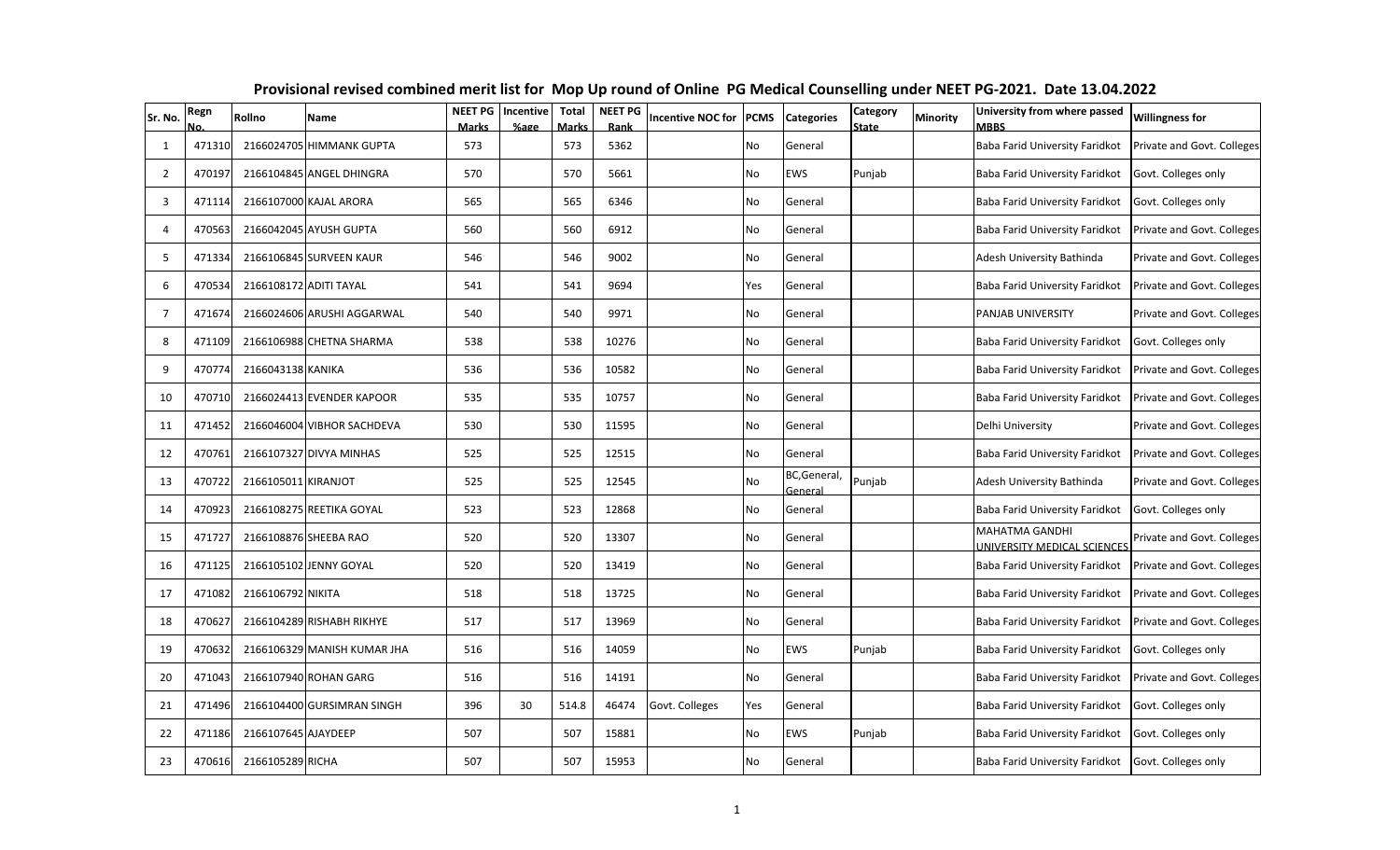| Sr. No. | Regn   | Rollno               | Name                               | <b>NEET PG</b><br><b>Marks</b> | Incentive<br>%age | <b>Total</b><br><b>Marks</b> | <b>NEET PG</b><br>Rank | <b>Incentive NOC for</b> | <b>PCMS</b> | <b>Categories</b> | Category<br><b>State</b> | Minority | University from where passed<br><b>MBBS</b>     | <b>Willingness for</b>     |
|---------|--------|----------------------|------------------------------------|--------------------------------|-------------------|------------------------------|------------------------|--------------------------|-------------|-------------------|--------------------------|----------|-------------------------------------------------|----------------------------|
| 24      | 470941 |                      | 2166107540 SHIKHA THAKUR           | 507                            |                   | 507                          | 15969                  |                          | No          | General           |                          |          | Baba Farid University Faridkot                  | Govt. Colleges only        |
| 25      | 470213 |                      | 2166104412 RASLEEN KAUR            | 390                            | 30                | 507                          | 48860                  | Govt. Colleges           | Yes         | General           |                          |          | Baba Farid University Faridkot                  | Govt. Colleges only        |
| 26      | 470453 | 2166024308           | JASKEERAT SINGH<br><b>MALHOTRA</b> | 506                            |                   | 506                          | 16193                  |                          | No          | General           |                          |          | Baba Farid University Faridkot                  | Govt. Colleges only        |
| 27      | 470483 |                      | 2166024305 SHIVANGI GUPTA          | 505                            |                   | 505                          | 16475                  |                          | No          | General           |                          |          | Baba Farid University Faridkot                  | Private and Govt. Colleges |
| 28      | 471335 |                      | 2166158280 KHUSHBOO SALUJA         | 504                            |                   | 504                          | 16636                  |                          | No          | General           |                          |          | Baba Farid University Faridkot                  | Private and Govt. Colleges |
| 29      | 471716 |                      | 2166105831 MOHIT BASRA             | 504                            |                   | 504                          | 16719                  |                          | No          | <b>SC</b>         | Punjab                   |          | Panjab University                               | Govt. Colleges only        |
| 30      | 470583 |                      | 2166107833 GUNITINDER SINGH AUJLA  | 503                            |                   | 503                          | 16917                  |                          | No          | General           |                          |          | Baba Farid University Faridkot                  | Govt. Colleges only        |
| 31      | 471715 |                      | 2166104281 MRIDUL BANSAL           | 502                            |                   | 502                          | 17020                  |                          | No          | General           |                          |          | Baba Farid University Faridkot                  | Private and Govt. Colleges |
| 32      | 471098 | 2166105407 ASHIMA    |                                    | 501                            |                   | 501                          | 17132                  |                          | No          | General           |                          |          | Adesh University Bathinda                       | Private and Govt. Colleges |
| 33      | 470809 |                      | 2166106722 NAVDEEP SINGH SIDHU     | 501                            |                   | 501                          | 17146                  |                          | No          | General           |                          | Sikh     | Baba Farid University Faridkot                  | Private and Govt. Colleges |
| 34      | 471829 |                      | 2166106042 NRIP KUMAR              | 501                            |                   | 501                          | 17191                  |                          | No          | General           |                          |          | Baba Farid University Faridkot                  | Private and Govt. Colleges |
| 35      | 470217 |                      | 2166108025 MANSI VASHIST           | 501                            |                   | 501                          | 17243                  |                          | No          | General           |                          |          | Baba Farid University Faridkot                  | Private and Govt. Colleges |
| 36      | 471101 |                      | 2166108185 NEESHU BALA             | 500                            |                   | 500                          | 17405                  |                          | No          | EWS               | Punjab                   |          | Baba Farid University Faridkot                  | Private and Govt. Colleges |
| 37      | 470714 | 2166107774 NAVI GARG |                                    | 497                            |                   | 497                          | 18149                  |                          | No          | General           |                          |          | Baba Farid University Faridkot                  | Private and Govt. Colleges |
| 38      | 471383 |                      | 2166105189 PRAISEE SINGLA          | 497                            |                   | 497                          | 18177                  |                          | Yes         | General           |                          |          | Baba Farid University Faridkot                  | Private and Govt. Colleges |
| 39      | 471363 |                      | 2166104921 ROBINPREET KAUR         | 495                            |                   | 495                          | 18602                  |                          | No          | General           |                          |          | Baba Farid University Faridkot                  | Govt. Colleges only        |
| 40      | 471717 |                      | 2166105124 RAHUL GOYAL             | 494                            |                   | 494                          | 18776                  |                          | No          | General           |                          |          | Baba Farid University Faridkot                  | Private and Govt. Colleges |
| 41      | 470964 |                      | 2166104956 RAJAT SINGLA            | 493                            |                   | 493                          | 19109                  |                          | No          | General           |                          |          | Baba Farid University Faridkot                  | Private and Govt. Colleges |
| 42      | 471079 |                      | 2166107975 KRITIKA RANI            | 493                            |                   | 493                          | 19126                  |                          | Yes         | <b>BC</b>         | Punjab                   |          | Baba Farid University Faridkot                  | Private and Govt. Colleges |
| 43      | 470738 |                      | 2166106350 VANIE GULATI            | 491                            |                   | 491                          | 19381                  |                          | No          | General           |                          |          | Baba Farid University Faridkot                  | Private and Govt. Colleges |
| 44      | 471131 |                      | 2166108336 MEGHNA SINGLA           | 491                            |                   | 491                          | 19420                  |                          | No          | General           |                          |          | Baba Farid University Faridkot                  | Private and Govt. Colleges |
| 45      | 470867 |                      | 2166106227 SHUBHAM ARORA           | 490                            |                   | 490                          | 19734                  |                          | No          | General           |                          |          | Baba Farid University Faridkot                  | Private and Govt. Colleges |
| 46      | 470654 |                      | 2166106900 SHARAD GARG             | 490                            |                   | 490                          | 19775                  |                          | No          | General           |                          |          | Baba Farid University Faridkot                  | Private and Govt. Colleges |
| 47      | 471031 |                      | 2166058563 JASLEEN KAUR HURA       | 489                            |                   | 489                          | 20034                  |                          | No          | General           |                          | Sikh     | JSS Academy of Higher<br>Education and Research | Private and Govt. Colleges |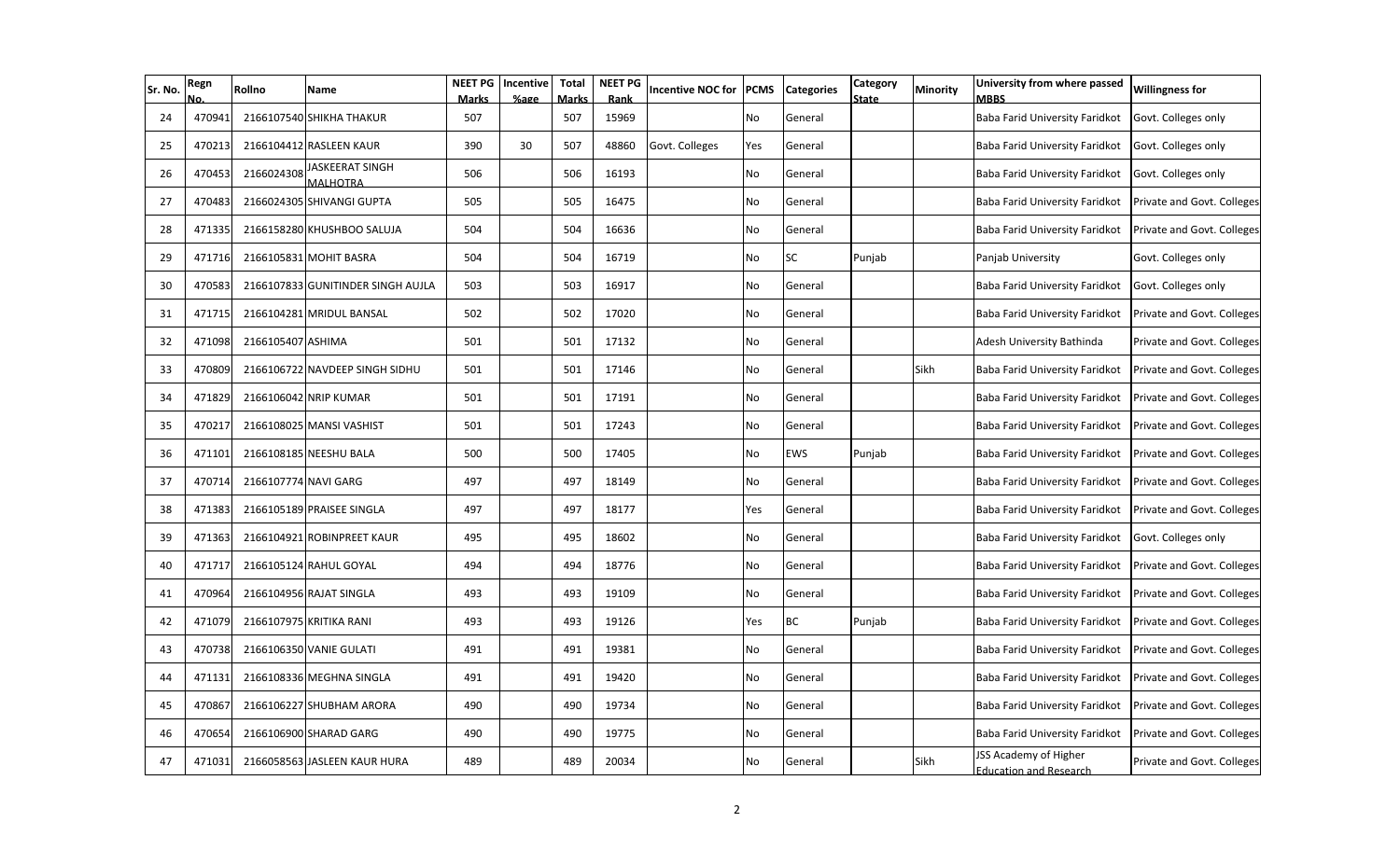| Sr. No. | Regn   | Rollno                | Name                          | <b>NEET PG</b><br>Marks | Incentive<br>%age | <b>Total</b><br><b>Marks</b> | <b>NEET PG</b><br>Rank | <b>Incentive NOC for</b> | <b>PCMS</b> | <b>Categories</b>       | Category<br>State | Minority | University from where passed<br><b>MBBS</b>          | <b>Willingness for</b>     |
|---------|--------|-----------------------|-------------------------------|-------------------------|-------------------|------------------------------|------------------------|--------------------------|-------------|-------------------------|-------------------|----------|------------------------------------------------------|----------------------------|
| 48      | 470521 |                       | 2166104260 PARNEET KAUR SIDHU | 488                     |                   | 488                          | 20162                  |                          | No          | General                 |                   | Sikh     | Baba Farid University Faridkot                       | Private and Govt. Colleges |
| 49      | 470131 | 2166107644 SHAGUFTA   |                               | 487                     |                   | 487                          | 20325                  |                          | Yes         | BC, General,<br>General | Punjab            |          | Baba Farid University Faridkot                       | Govt. Colleges only        |
| 50      | 470431 |                       | 2166105474 PAHUL PREET KAUR   | 486                     |                   | 486                          | 20530                  |                          | No          | <b>BC</b>               | Punjab            |          | Baba Farid University Faridkot                       | Govt. Colleges only        |
| 51      | 471816 | 2166153271 SARAH JAIN |                               | 486                     |                   | 486                          | 20550                  |                          | No          | General                 |                   |          | Baba Farid University Faridkot                       | Govt. Colleges only        |
| 52      | 470069 |                       | 2166107343 PARMINDER SINGH    | 485                     |                   | 485                          | 20815                  |                          | No          | <b>EWS</b>              | Punjab            |          | <b>JAMMU UNIVERSITY</b>                              | Govt. Colleges only        |
| 53      | 470801 |                       | 2166104918 SALONI GOYAL       | 485                     |                   | 485                          | 20874                  |                          | No          | General                 |                   |          | Baba Farid University Faridkot                       | Private and Govt. Colleges |
| 54      | 470210 |                       | 2166106763 GUNTAS KAUR        | 485                     |                   | 485                          | 20985                  |                          | No          | General                 |                   |          | Baba Farid University Faridkot                       | Private and Govt. Colleges |
| 55      | 470148 |                       | 2166108249 EISHAN BANSAL      | 373                     | 30                | 484.9                        | 54700                  | Govt. Colleges           | Yes         | General                 |                   |          | Baba Farid University Faridkot                       | Govt. Colleges only        |
| 56      | 470510 |                       | 2166104856 ARUN NANDA         | 483                     |                   | 483                          | 21323                  |                          | No          | EWS                     | Punjab            |          | Baba Farid University Faridkot                       | Govt. Colleges only        |
| 57      | 470747 |                       | 2166107790 JASHANPREET KAUR   | 483                     |                   | 483                          | 21379                  |                          | Yes         | General                 |                   |          | Baba Farid University Faridkot                       | Private and Govt. Colleges |
| 58      | 470827 |                       | 2166108352 SATWINDER KAUR     | 482                     |                   | 482                          | 21514                  |                          | Yes         | EWS                     | Punjab            | Sikh     | Baba Farid University Faridkot                       | Private and Govt. Colleges |
| 59      | 471328 |                       | 2166104865 VARUN BANSAL       | 481                     |                   | 481                          | 21740                  |                          | No          | EWS                     | Punjab            |          | Baba Farid University Faridkot                       | Govt. Colleges only        |
| 60      | 470479 |                       | 2166043544 SUNIL YADAV        | 481                     |                   | 481                          | 21758                  |                          | No          | <b>BC</b>               | Haryana           |          | yerevan state medical<br>university                  | Govt. Colleges only        |
| 61      | 470739 |                       | 2166108386 PULKIT JINDAL      | 370                     | 30                | 481                          | 55999                  | Govt. & Pvt.<br>Colleges | Yes         | General                 |                   |          | MJP Rohilkhand university                            | Govt. Colleges only        |
| 62      | 470408 |                       | 2166105259 AMAN BANSAL        | 480                     |                   | 480                          | 22008                  |                          | No          | General                 |                   |          | Baba Farid University Faridkot                       | Private and Govt. Colleges |
| 63      | 470063 |                       | 2166024709 SRISHTI SHARMA     | 479                     |                   | 479                          | 22223                  |                          | No          | General                 |                   |          | Baba Farid University Faridkot                       | Govt. Colleges only        |
| 64      | 471021 | 2166051397 TULIKA     |                               | 479                     |                   | 479                          | 22345                  |                          | No          | General                 |                   |          | <b>Baba Farid University Faridkot</b>                | Private and Govt. Colleges |
| 65      | 470910 |                       | 2166108364 CHESHTHA SINGLA    | 478                     |                   | 478                          | 22429                  |                          | Yes         | General                 |                   |          | Adesh University Bathinda                            | Govt. Colleges only        |
| 66      | 471177 |                       | 2166105164 CHARANJIT SINGH    | 477                     |                   | 477                          | 22754                  |                          | No          | <b>EWS</b>              | Punjab            |          | Baba Farid University Faridkot                       | Govt. Colleges only        |
| 67      | 470498 |                       | 2166104438 MANJOT KAUR        | 476                     |                   | 476                          | 22953                  |                          | No          | General                 |                   |          | Baba Farid University Faridkot                       | Govt. Colleges only        |
| 68      | 471105 |                       | 2166107850 VAISHALI GUPTA     | 476                     |                   | 476                          | 23023                  |                          | No          | General                 |                   |          | Maharishi Markandeshwar<br>University                | Private and Govt. Colleges |
| 69      | 470741 |                       | 2166106353 KUNAL VINOD GUPTA  | 475                     |                   | 475                          | 23185                  |                          | Yes         | General                 |                   |          | Baba Farid University Faridkot                       | Private and Govt. Colleges |
| 70      | 470701 | 2166045649 MUSKAAN    |                               | 474                     |                   | 474                          | 23460                  |                          | No          | General                 |                   |          | Baba Farid University Faridkot                       | Private and Govt. Colleges |
| 71      | 470125 |                       | 2166046537 ASMITA SHARMA      | 474                     |                   | 474                          | 23510                  |                          | No          | General                 |                   |          | Maharishi Markandeshwar<br>University Solan Himachal | Private and Govt. Colleges |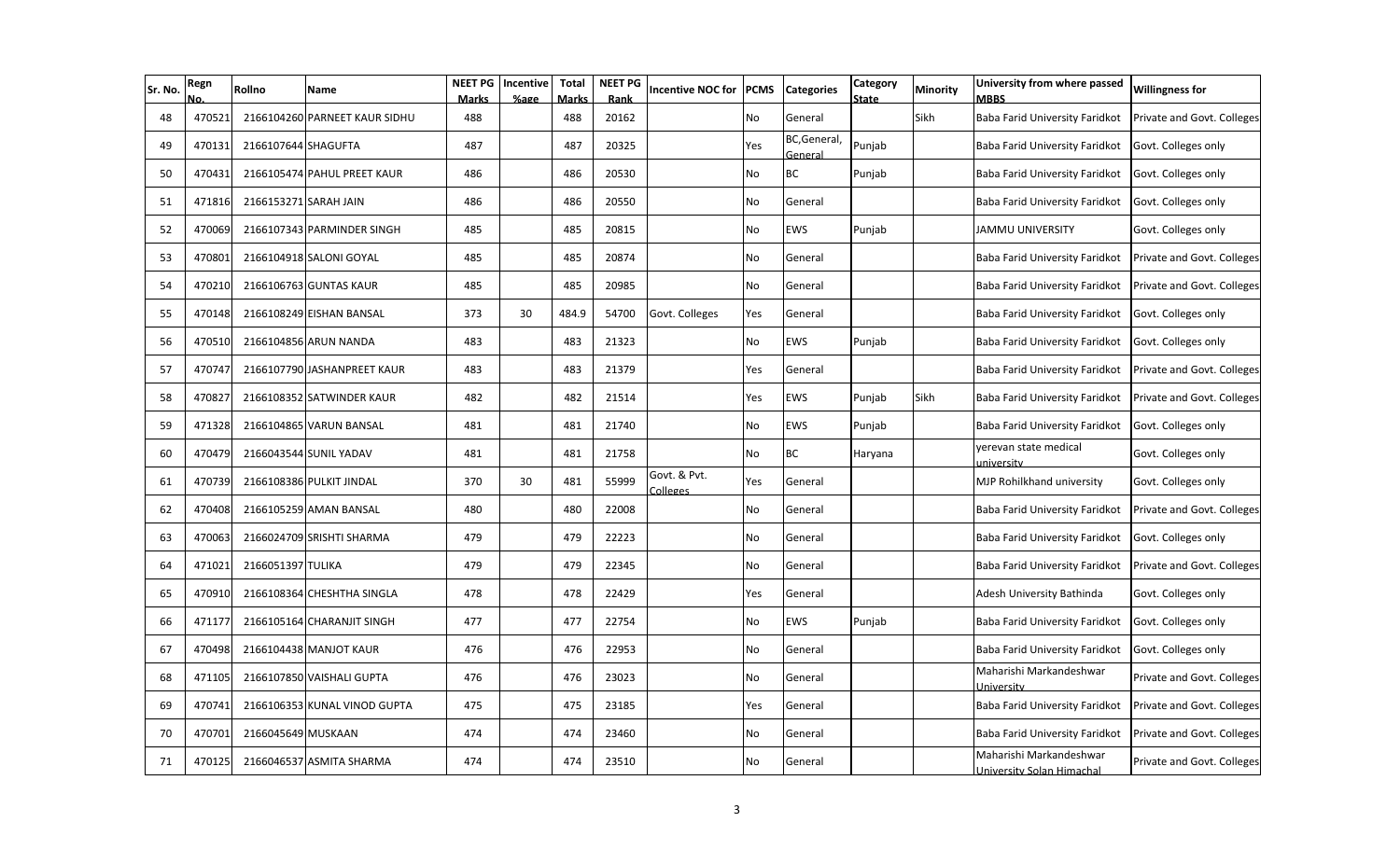| Sr. No. | Regn   | Rollno                  | Name                           | NEET PG<br><b>Marks</b> | Incentive<br>%age | Total<br>Marks | <b>NEET PG</b><br>Rank | <b>Incentive NOC for</b> | <b>PCMS</b> | <b>Categories</b> | Category<br><b>State</b> | <b>Minority</b> | University from where passed<br><b>MBBS</b>        | <b>Willingness for</b>     |
|---------|--------|-------------------------|--------------------------------|-------------------------|-------------------|----------------|------------------------|--------------------------|-------------|-------------------|--------------------------|-----------------|----------------------------------------------------|----------------------------|
| 72      | 470439 |                         | 2166104900 GAGANDEEP KAUR      | 474                     |                   | 474            | 23601                  |                          | No          | General           |                          |                 | Baba Farid University Faridkot                     | Govt. Colleges only        |
| 73      | 470777 |                         | 2166105611 HIMANSHI SHARMA     | 472                     |                   | 472            | 24016                  |                          | Yes         | General           |                          |                 | Baba Farid University Faridkot                     | Govt. Colleges only        |
| 74      | 471247 |                         | 2166108148 ANKUSH GOYAL        | 361                     | 30                | 469.3          | 58939                  | Govt. & Pvt.<br>Colleges | Yes         | General           |                          |                 | Baba Farid University Faridkot                     | Govt. Colleges only        |
| 75      | 470842 |                         | 2166107238 EKANSH BANSAL       | 469                     |                   | 469            | 24698                  |                          | No          | General           |                          |                 | Baba Farid University Faridkot                     | Private and Govt. Colleges |
| 76      | 471119 |                         | 2166105914 SHAN GOYAL          | 469                     |                   | 469            | 24779                  |                          | Yes         | General           |                          |                 | Baba Farid University Faridkot                     | Govt. Colleges only        |
| 77      | 471071 |                         | 2166106204 NAVKIRAT SINGH      | 467                     |                   | 467            | 25127                  |                          | No          | General           |                          |                 | Baba Farid University Faridkot                     | Govt. Colleges only        |
| 78      | 470603 | 2166105154 NEERAJ       |                                | 467                     |                   | 467            | 25246                  |                          | No          | General           |                          |                 | Baba Farid University Faridkot                     | Private and Govt. Colleges |
| 79      | 470559 |                         | 2166165691 MUSKAN KATARIA      | 467                     |                   | 467            | 25295                  |                          | No          | General           |                          |                 | Baba Farid University Faridkot                     | Private and Govt. Colleges |
| 80      | 470696 | 2166044893 SAHIL VAID   |                                | 466                     |                   | 466            | 25470                  |                          | <b>No</b>   | General           |                          |                 | Baba Farid University Faridkot                     | Private and Govt. Colleges |
| 81      | 470477 |                         | 2166024616 LOVE KHANNA         | 465                     |                   | 465            | 25733                  |                          | <b>No</b>   | General           |                          |                 | Baba Farid University Faridkot                     | Private and Govt. Colleges |
| 82      | 470928 |                         | 2166024411 GURPREET SINGH      | 465                     |                   | 465            | 25869                  |                          | <b>No</b>   | General           |                          |                 | Baba Farid University Faridkot                     | Govt. Colleges only        |
| 83      | 470936 |                         | 2166105815 SAKSHI SHARMA       | 464                     |                   | 464            | 26041                  |                          | Yes         | General           |                          |                 | Baba Farid University Faridkot                     | Govt. Colleges only        |
| 84      | 470724 | 2166104817 LOVELEEN     |                                | 464                     |                   | 464            | 26075                  |                          | No          | General           |                          |                 | Baba Farid University Faridkot                     | Govt. Colleges only        |
| 85      | 470347 |                         | 2166106663 ILMJOT KAUR TIWANA  | 464                     |                   | 464            | 26152                  |                          | No          | General           |                          |                 | Baba Farid University Faridkot                     | Private and Govt. Colleges |
| 86      | 471070 |                         | 2166106137 GURSANDEEP SINGH    | 463                     |                   | 463            | 26294                  |                          | No          | General           |                          |                 | Baba Farid University Faridkot                     | Govt. Colleges only        |
| 87      | 470083 | 2166168315 NIYA ROY     |                                | 463                     |                   | 463            | 26338                  |                          | No          | General           |                          |                 | <b>NATIONAL PIROGOV</b><br><b>MEMORIAL MEDICAL</b> | Private and Govt. Colleges |
| 88      | 470582 |                         | 2166104297 ADAB ALWINDER SINGH | 463                     |                   | 463            | 26365                  |                          | Yes         | EWS               | Punjab                   | Sikh            | Baba Farid University Faridkot                     | Private and Govt. Colleges |
| 89      | 470830 |                         | 2166106212 SAHIL WALIA         | 462                     |                   | 462            | 26495                  |                          | No          | General           |                          |                 | Baba Farid University Faridkot                     | Private and Govt. Colleges |
| 90      | 470612 |                         | 2166107097 DAMANJOT KAUR       | 462                     |                   | 462            | 26569                  |                          | Yes         | General           |                          |                 | Baba Farid University Faridkot                     | Private and Govt. Colleges |
| 91      | 470966 |                         | 2166104874 SHIVAM SETHI        | 460                     |                   | 460            | 27070                  |                          | No          | General           |                          |                 | Baba Farid University Faridkot                     | Private and Govt. Colleges |
| 92      | 470916 |                         | 2166106407 LAVEENA GUPTA       | 459                     |                   | 459            | 27473                  |                          | No          | General           |                          |                 | Baba Farid University Faridkot                     | Private and Govt. Colleges |
| 93      | 470158 | 2166107253 JITISH SETIA |                                | 456                     |                   | 456            | 28247                  |                          | No          | General           |                          |                 | Baba Farid University Faridkot                     | Private and Govt. Colleges |
| 94      | 470705 | 2166104848 ANZORY       |                                | 455                     |                   | 455            | 28487                  |                          | No          | General           |                          |                 | Baba Farid University Faridkot                     | Private and Govt. Colleges |
| 95      | 470419 |                         | 2166107917 SONALIKA SHARMA     | 455                     |                   | 455            | 28496                  |                          | No          | General           |                          |                 | Baba Farid University Faridkot                     | Private and Govt. Colleges |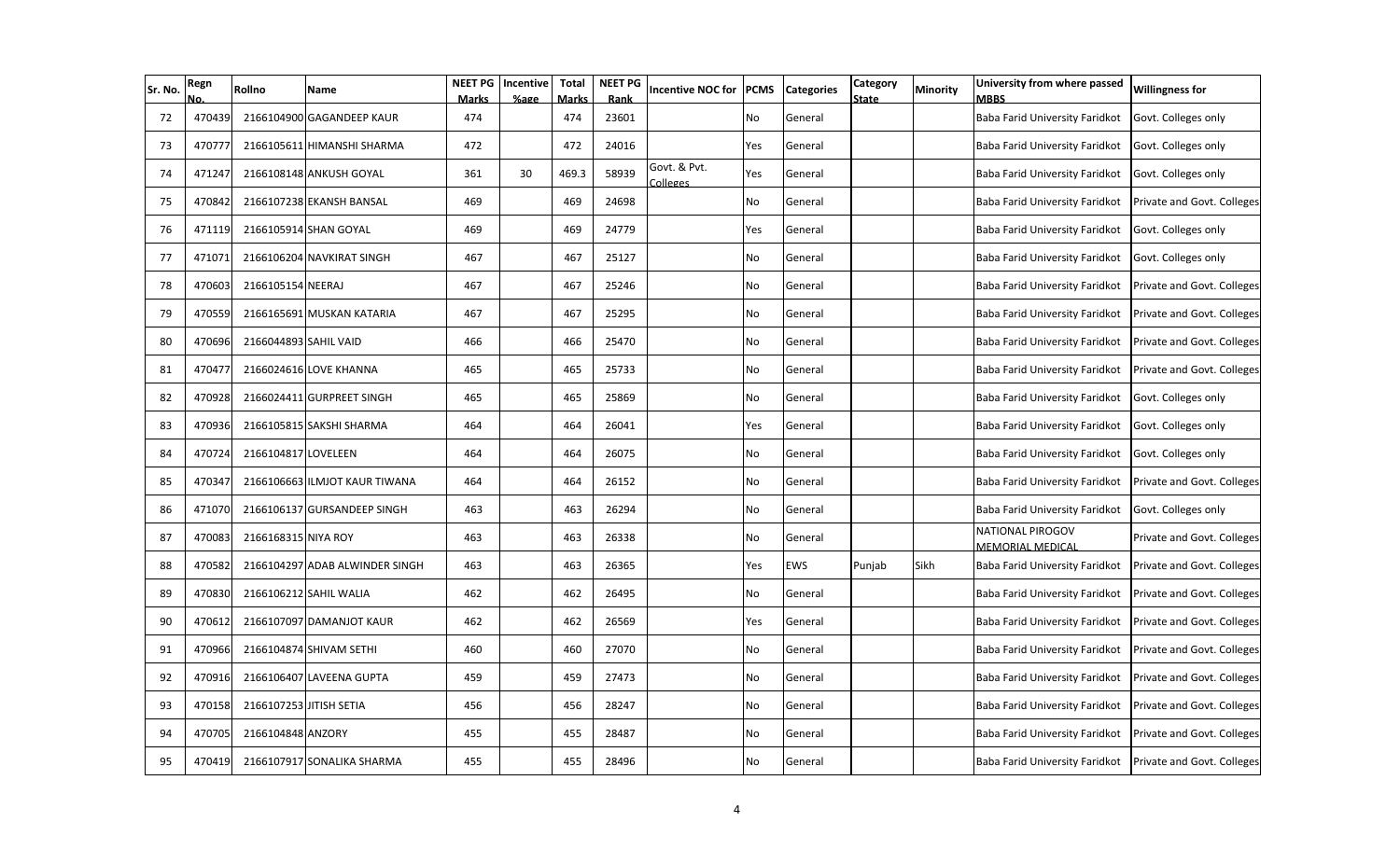| Sr. No. | Regn   | Rollno                | Name                               | <b>NEET PG</b><br><b>Marks</b> | Incentive<br>%age | <b>Total</b><br><b>Marks</b> | <b>NEET PG</b><br>Rank | <b>Incentive NOC for</b>  | <b>PCMS</b> | <b>Categories</b> | Category<br>State | Minority  | University from where passed<br><b>MBBS</b>        | <b>Willingness for</b>     |
|---------|--------|-----------------------|------------------------------------|--------------------------------|-------------------|------------------------------|------------------------|---------------------------|-------------|-------------------|-------------------|-----------|----------------------------------------------------|----------------------------|
| 96      | 471711 |                       | 2166104741 ARSHDEEP KAUR           | 455                            |                   | 455                          | 28659                  |                           | Yes         | General           |                   | Sikh      | <b>Baba Farid University Faridkot</b>              | Govt. Colleges only        |
| 97      | 471722 | 2166105168            | BHUPINDER KUMAR<br>SHARMA          | 349                            | 30                | 453.7                        | 63718                  | Govt. & Pvt.<br>Colleges  | Yes         | General           |                   |           | Baba Farid University Faridkot                     | Govt. Colleges only        |
| 98      | 471706 |                       | 2166107898 GOPI CHAND              | 451                            |                   | 451                          | 29545                  |                           | No          | General           |                   |           | Baba Farid University Faridkot                     | Govt. Colleges only        |
| 99      | 470392 |                       | 2166108021 ANUPRIYA ARORA          | 451                            |                   | 451                          | 29647                  |                           | No          | General           |                   |           | Baba Farid University Faridkot                     | Private and Govt. Colleges |
| 100     | 471018 | 2166105358 BABITA     |                                    | 449                            |                   | 449                          | 30074                  |                           | No          | General           |                   |           | Adesh University Bathinda                          | Govt. Colleges only        |
| 101     | 471311 |                       | 2166107629 AANCHAL MAHAJAN         | 449                            |                   | 449                          | 30079                  |                           | No          | General           |                   |           | Baba Farid University Faridkot                     | Govt. Colleges only        |
| 102     | 471129 | 2166104908 CHINAR     |                                    | 449                            |                   | 449                          | 30147                  |                           | Yes         | General           |                   |           | Baba Farid University Faridkot                     | Private and Govt. Colleges |
| 103     | 470619 |                       | 2166104308 VISHAVPAL SINGH DHILLON | 344                            | 30                | 447.2                        | 65645                  | Govt. & Pvt.<br>colleges. | Yes         | General           |                   |           | Baba Farid University Faridkot                     | Govt. Colleges only        |
| 104     | 470646 |                       | 2166108323 LKSHAY K DHAWAN         | 447                            |                   | 447                          | 30692                  |                           | No          | General           |                   |           | Baba Farid University Faridkot                     | Private and Govt. Colleges |
| 105     | 470837 |                       | 2166107482 ADITI GAUTAM            | 446                            |                   | 446                          | 30852                  |                           | No          | General           |                   |           | Baba Farid University Faridkot                     | Private and Govt. Colleges |
| 106     | 470469 |                       | 2166105629 RAGHAV SHARMA           | 446                            |                   | 446                          | 30978                  |                           | No          | General           |                   |           | <b>Baba Farid University Faridkot</b>              | Private and Govt. Colleges |
| 107     | 471069 |                       | 2166106662 PALWINDER KAUR          | 446                            |                   | 446                          | 31010                  |                           | No          | General           |                   |           | Baba Farid University Faridkot                     | Govt. Colleges only        |
| 108     | 471306 |                       | 2166107530 SHIVAM SALARIA          | 445                            |                   | 445                          | 31119                  |                           | No          | General           |                   |           | <b>Baba Farid University Faridkot</b>              | Private and Govt. Colleges |
| 109     | 470641 |                       | 2166107976 LALIT KUMAR             | 443                            |                   | 443                          | 31710                  |                           | No          | General           |                   |           | Baba Farid University Faridkot                     | Private and Govt. Colleges |
| 110     | 470248 | 2166128226 CLIFFY W   |                                    | 442                            |                   | 442                          | 31952                  |                           | No          | <b>BC</b>         | Tamil Nadu        | Christian | Kerala University of Health<br>Sciences, Thrissur. | Private and Govt. Colleges |
| 111     | 470448 | 2166108350 SHIVANI    |                                    | 442                            |                   | 442                          | 32102                  |                           | No          | <b>EWS</b>        | Punjab            |           | Baba Farid University Faridkot                     | Private and Govt. Colleges |
| 112     | 470907 |                       | 2166111977 DEVASHISH YADAV         | 442                            |                   | 442                          | 32122                  |                           | No          | <b>BC</b>         | Rajasthan         |           | Baba Farid University Faridkot                     | Private and Govt. Colleges |
| 113     | 470292 |                       | 2166106865 JIVESH ARORA            | 442                            |                   | 442                          | 32131                  |                           | No          | General           |                   |           | Baba Farid University Faridkot                     | Private and Govt. Colleges |
| 114     | 470974 | 2166105264 SUMEDHA    |                                    | 441                            |                   | 441                          | 32424                  |                           | Yes         | General           |                   |           | Baba Farid University Faridkot                     | Private and Govt. Colleges |
| 115     | 471238 | 2166106326 RITTIKA    |                                    | 440                            |                   | 440                          | 32737                  |                           | Yes         | <b>BC</b>         | Punjab            |           | Baba Farid University Faridkot                     | Private and Govt. Colleges |
| 116     | 470639 |                       | 2166108035 DEEPANSHU MODI          | 439                            |                   | 439                          | 32896                  |                           | No          | General           |                   |           | Adesh University Bathinda                          | Private and Govt. Colleges |
| 117     | 471694 |                       | 2166105256 CHANDAN GOYAL           | 437                            |                   | 437                          | 33674                  |                           | No          | General           |                   |           | Baba Farid University Faridkot                     | Private and Govt. Colleges |
| 118     | 471143 | 2166104361 ALKA SANDI |                                    | 436                            |                   | 436                          | 33750                  |                           | No          | <b>SC</b>         | Punjab            |           | Baba Farid University Faridkot                     | Private and Govt. Colleges |
| 119     | 470294 |                       | 2166104986 RAGHAV AGGARWAL         | 435                            |                   | 435                          | 34177                  |                           | No          | <b>EWS</b>        | Punjab            |           | Baba Farid University Faridkot                     | Govt. Colleges only        |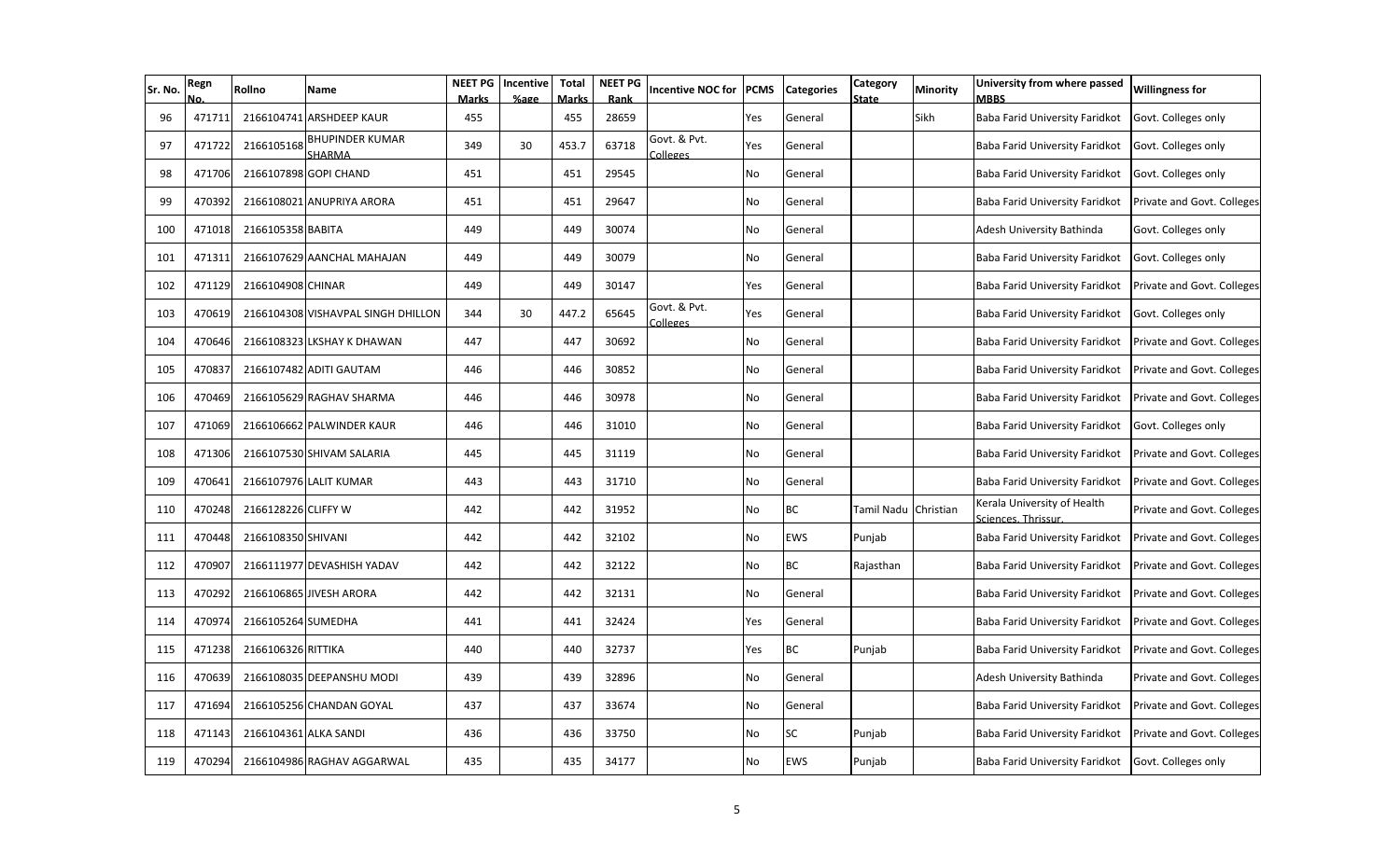| Sr. No. | Regn   | Rollno              | Name                             | <b>NEET PG</b><br>Marks | Incentive<br>%age | <b>Total</b><br><b>Marks</b> | <b>NEET PG</b><br>Rank | <b>Incentive NOC for</b> | PCMS | <b>Categories</b> | Category<br>State | Minority | University from where passed<br><b>MBBS</b>       | <b>Willingness for</b>     |
|---------|--------|---------------------|----------------------------------|-------------------------|-------------------|------------------------------|------------------------|--------------------------|------|-------------------|-------------------|----------|---------------------------------------------------|----------------------------|
| 120     | 470269 |                     | 2166106549 PULKIT SHARMA         | 434                     |                   | 434                          | 34492                  |                          | No   | General           |                   |          | Adesh University Bathinda                         | Private and Govt. Colleges |
| 121     | 470223 |                     | 2166105975 AAKRITI MAHAJAN       | 434                     |                   | 434                          | 34565                  |                          | Yes  | General           |                   |          | Baba Farid University Faridkot                    | Govt. Colleges only        |
| 122     | 470943 |                     | 2166105039 VIKAS SOOD            | 433                     |                   | 433                          | 34707                  |                          | No   | EWS               | Punjab            |          | Baba Farid University Faridkot                    | Private and Govt. Colleges |
| 123     | 470954 |                     | 2166107918 MANPREET KAUR         | 433                     |                   | 433                          | 34842                  |                          | No   | General           |                   |          | Baba Farid University Faridkot                    | Private and Govt. Colleges |
| 124     | 471246 |                     | 2166070001 JINCY SARA THANKACHAN | 433                     |                   | 433                          | 34845                  |                          | No   | General           |                   |          | Kerala University of Health<br>Sciences           | Private and Govt. Colleges |
| 125     | 471030 |                     | 2166107215 ANMOL KAUR            | 432                     |                   | 432                          | 34910                  |                          | No   | <b>BC</b>         | Punjab            |          | Baba Farid University Faridkot                    | Govt. Colleges only        |
| 126     | 470071 |                     | 2166105850 SIMMER PREET SINGH    | 332                     | 30                | 431.6                        | 70640                  | Govt. Colleges           | Yes  | <b>BC</b>         | Punjab            |          | Baba Farid University Faridkot                    | Govt. Colleges only        |
| 127     | 471744 |                     | 2166054425 SEBIN PAUL P          | 431                     |                   | 431                          | 35209                  |                          | No   | General           |                   |          | All India Institute of Medical<br>Sciences Raipur | Private and Govt. Colleges |
| 128     | 470934 | 2166106880 MANISHA  |                                  | 431                     |                   | 431                          | 35281                  |                          | Yes  | <b>SC</b>         | Punjab            |          | Baba Farid University Faridkot                    | Govt. Colleges only        |
| 129     | 471037 |                     | 2166108108 BIKRAMJEET SINGH BEDI | 331                     | 30                | 430.3                        | 70820                  | Govt. & Pvt.<br>Colleges | Yes  | General           |                   | Sikh     | Baba Farid University Faridkot                    | Private and Govt. Colleges |
| 130     | 471155 | 2166105917 POOJA    |                                  | 430                     |                   | 430                          | 35593                  |                          | No   | General           |                   |          | Baba Farid University Faridkot                    | Govt. Colleges only        |
| 131     | 470416 |                     | 2166104897 MANPREET SINGH        | 429                     |                   | 429                          | 35869                  |                          | No   | <b>SC</b>         | Punjab            |          | Baba Farid University Faridkot                    | Private and Govt. Colleges |
| 132     | 471124 |                     | 2166100563 KARAN PAL SINGH       | 429                     |                   | 429                          | 35972                  |                          | No   | General           |                   | Sikh     | <b>Utkal University</b>                           | Private and Govt. Colleges |
| 133     | 470525 |                     | 2166105280 ISHTPREET MANN        | 429                     |                   | 429                          | 35974                  |                          | No   | General           |                   |          | Baba Farid University Faridkot                    | Private and Govt. Colleges |
| 134     | 470011 | 2166108314 APRAJITA |                                  | 429                     |                   | 429                          | 36033                  |                          | Yes  | General           |                   |          | Baba Farid University Faridkot                    | Govt. Colleges only        |
| 135     | 470968 |                     | 2166106301 PARAS ANAND           | 428                     |                   | 428                          | 36142                  |                          | No   | EWS               | Punjab            |          | Baba Farid University Faridkot                    | Private and Govt. Colleges |
| 136     | 470288 |                     | 2166024547 MUKUND SHARMA         | 428                     |                   | 428                          | 36197                  |                          | No   | General           |                   |          | Baba Farid University Faridkot                    | Private and Govt. Colleges |
| 137     | 471264 |                     | 2166106739 JASLEEN KAUR          | 428                     |                   | 428                          | 36383                  |                          | No   | General           |                   |          | Baba Farid University Faridkot                    | Govt. Colleges only        |
| 138     | 470298 |                     | 2166104421 SANMUKH CHAWLA        | 427                     |                   | 427                          | 36432                  |                          | No   | General           |                   | Sikh     | Baba Farid University Faridkot                    | Private and Govt. Colleges |
| 139     | 470494 |                     | 2166105962 DIVYAJOT KAUR         | 427                     |                   | 427                          | 36560                  |                          | No   | <b>SC</b>         | Punjab            |          | Baba Farid University Faridkot                    | Govt. Colleges only        |
| 140     | 471673 |                     | 2166024588 DEEPAK KAUSHIK        | 425                     |                   | 425                          | 36975                  |                          | No   | General           |                   |          | Baba Farid University Faridkot                    | Private and Govt. Colleges |
| 141     | 471333 |                     | 2166106226 PRIYANKA SHARMA       | 425                     |                   | 425                          | 37015                  |                          | No   | General           |                   |          | Baba Farid University Faridkot                    | Private and Govt. Colleges |
| 142     | 471724 |                     | 2166071391 KISHORE V V           | 425                     |                   | 425                          | 37152                  |                          | No   | General           |                   |          | Travancore Cochin Medical<br>Counci               | Govt. Colleges only        |
| 143     | 471625 |                     | 2166107157 CHARANPREET KAUR      | 424                     |                   | 424                          | 37444                  |                          | Yes  | General           |                   |          | Adesh University Bathinda                         | Govt. Colleges only        |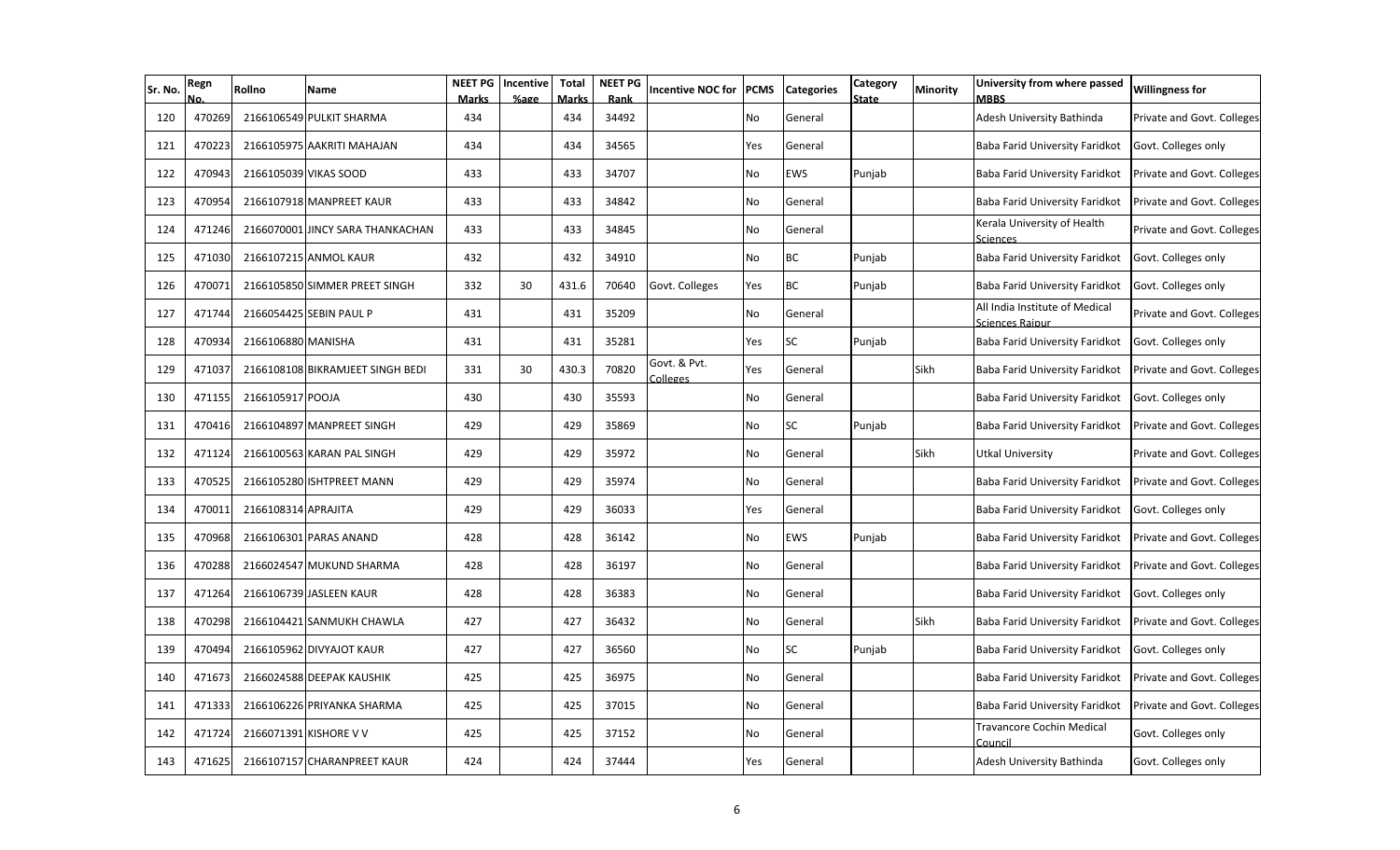| Sr. No. | Regn   | Rollno               | Name                             | <b>NEET PG</b><br><b>Marks</b> | Incentive<br>%age | <b>Total</b><br><b>Marks</b> | <b>NEET PG</b><br>Rank | <b>Incentive NOC for</b> | <b>PCMS</b> | <b>Categories</b> | Category<br>State | Minority    | University from where passed<br><b>MBBS</b>          | <b>Willingness for</b>     |
|---------|--------|----------------------|----------------------------------|--------------------------------|-------------------|------------------------------|------------------------|--------------------------|-------------|-------------------|-------------------|-------------|------------------------------------------------------|----------------------------|
| 144     | 470660 |                      | 2166106056 GURVARINDER SINGH     | 326                            | 30                | 423.8                        | 72891                  | Govt. Colleges           | Yes         | General           |                   |             | Baba Farid University Faridkot                       | Govt. Colleges only        |
| 145     | 470348 |                      | 2166105523 KANWALPREET SINGH     | 422                            |                   | 422                          | 37979                  |                          | No          | <b>EWS</b>        | Punjab            | <b>Sikh</b> | Baba Farid University Faridkot                       | Private and Govt. Colleges |
| 146     | 470677 | 2166104518 NIMRATA   |                                  | 421                            |                   | 421                          | 38290                  |                          | No          | General           |                   |             | Baba Farid University Faridkot                       | Govt. Colleges only        |
| 147     | 471346 |                      | 2166107680 ISHAN GOYAL           | 421                            |                   | 421                          | 38422                  |                          | No          | General           |                   |             | MANIPAL ACADEMY OF<br><b>HIGHER EDUCATION</b>        | Private and Govt. Colleges |
| 148     | 471175 |                      | 2166105437 SARGAM VERMA          | 421                            |                   | 421                          | 38430                  |                          | No          | <b>BC</b>         | Punjab            |             | Baba Farid University Faridkot                       | Private and Govt. Colleges |
| 149     | 470802 |                      | 2166108297 AMANDEEP KAUR         | 421                            |                   | 421                          | 38485                  |                          | No          | <b>SC</b>         | Punjab            |             | Baba Farid University Faridkot                       | Govt. Colleges only        |
| 150     | 470505 |                      | 2166105768 PRATEET KAUR SIDHU    | 419                            |                   | 419                          | 39088                  |                          | No          | General           |                   | Sikh        | Baba Farid University Faridkot                       | Private and Govt. Colleges |
| 151     | 470318 |                      | 2166105559 SHIVAM SACHDEVA       | 419                            |                   | 419                          | 39182                  |                          | No          | General           |                   |             | Baba Farid University Faridkot                       | Govt. Colleges only        |
| 152     | 471182 |                      | 2166105069 HARPREET SINGH TOOR   | 322                            | 30                | 418.6                        | 74499                  | Govt. Colleges           | Yes         | General           |                   |             | Baba Farid University Faridkot                       | Govt. Colleges only        |
| 153     | 470549 |                      | 2166043133 JASMEEN PARMAR        | 322                            | 30                | 418.6                        | 74645                  | Govt. Colleges           | Yes         | <b>BC</b>         | Punjab            |             | Baba Farid University Faridkot                       | Govt. Colleges only        |
| 154     | 470752 | 2166104824 NAVJOT    |                                  | 322                            | 30                | 418.6                        | 74706                  | Govt. & Pvt.<br>Colleges | Yes         | <b>BC</b>         | Punjab            |             | <b>BHUPENDRA NARAYAN</b><br>MANDAL UNIVERSITY, BIHAR | Private and Govt. Colleges |
| 155     | 471150 |                      | 2166110009 ANKUSH MONGA          | 321                            | 30                | 417.3                        | 74768                  | Govt. & Pvt.<br>Colleges | Yes         | General           |                   |             | Baba Farid University Faridkot                       | Private and Govt. Colleges |
| 156     | 471108 |                      | 2166105206 YUKTA SHARMA          | 417                            |                   | 417                          | 39609                  |                          | No          | EWS               | Punjab            |             | Baba Farid University Faridkot                       | Private and Govt. Colleges |
| 157     | 470685 |                      | 2166106334 MANISHA BAGGA         | 416                            |                   | 416                          | 39950                  |                          | No          | <b>BC</b>         | Punjab            |             | Baba Farid University Faridkot                       | Govt. Colleges only        |
| 158     | 470547 |                      | 2166104974 AYUSH SETHI           | 416                            |                   | 416                          | 39959                  |                          | No          | <b>EWS</b>        | Punjab            |             | Baba Farid University Faridkot                       | Private and Govt. Colleges |
| 159     | 470818 |                      | 2166024467 VIVEK KUMAR GOYAL     | 416                            |                   | 416                          | 39966                  |                          | No          | General           |                   |             | Baba Farid University Faridkot                       | Private and Govt. Colleges |
| 160     | 470526 |                      | 2166107254 OSHIN MADAAN          | 415                            |                   | 415                          | 40263                  |                          | Yes         | General           |                   |             | SWAMI RAMA HIMALAYAN<br><b>UNIVERSITY</b>            | Govt. Colleges only        |
| 161     | 471710 |                      | 2166105858 HANISHA RATTAN        | 319                            | 30                | 414.7                        | 75756                  | Govt. & Pvt.<br>Colleges | Yes         | <b>SC</b>         | Punjab            |             | Baba Farid University Faridkot                       | Private and Govt. Colleges |
| 162     | 471376 |                      | 2166106355 SANGYA YADAV          | 414                            |                   | 414                          | 40848                  |                          | No          | General           |                   |             | Baba Farid University Faridkot                       | Private and Govt. Colleges |
| 163     | 470346 |                      | 2166105469 JASPINDER SINGH WALIA | 318                            | 30                | 413.4                        | 76269                  | Govt. & Pvt.<br>Colleges | Yes         | General           |                   |             | <b>B.N</b> mandal university<br>madephura bihar.     | Private and Govt. Colleges |
| 164     | 471263 |                      | 2166108357 MOHIT SINGLA          | 413                            |                   | 413                          | 40904                  |                          | Yes         | General           |                   |             | Baba Farid University Faridkot                       | Private and Govt. Colleges |
| 165     | 471585 |                      | 2166165774 KASHISH SACHDEVA      | 413                            |                   | 413                          | 40991                  |                          | No          | General           |                   |             | TEERTHANKER MAHAVEER<br>UNIVERSITY                   | Private and Govt. Colleges |
| 166     | 471307 | 2166104993 HARPUNEET |                                  | 413                            |                   | 413                          | 41090                  |                          | No          | <b>SC</b>         | Punjab            |             | <b>Baba Farid University Faridkot</b>                | Govt. Colleges only        |
| 167     | 471024 | 2166104930 EVA GARG  |                                  | 317                            | 30                | 412.1                        | 76839                  | Govt. & Pvt.<br>Colleges | Yes         | General           |                   |             | Baba Farid University Faridkot                       | Govt. Colleges only        |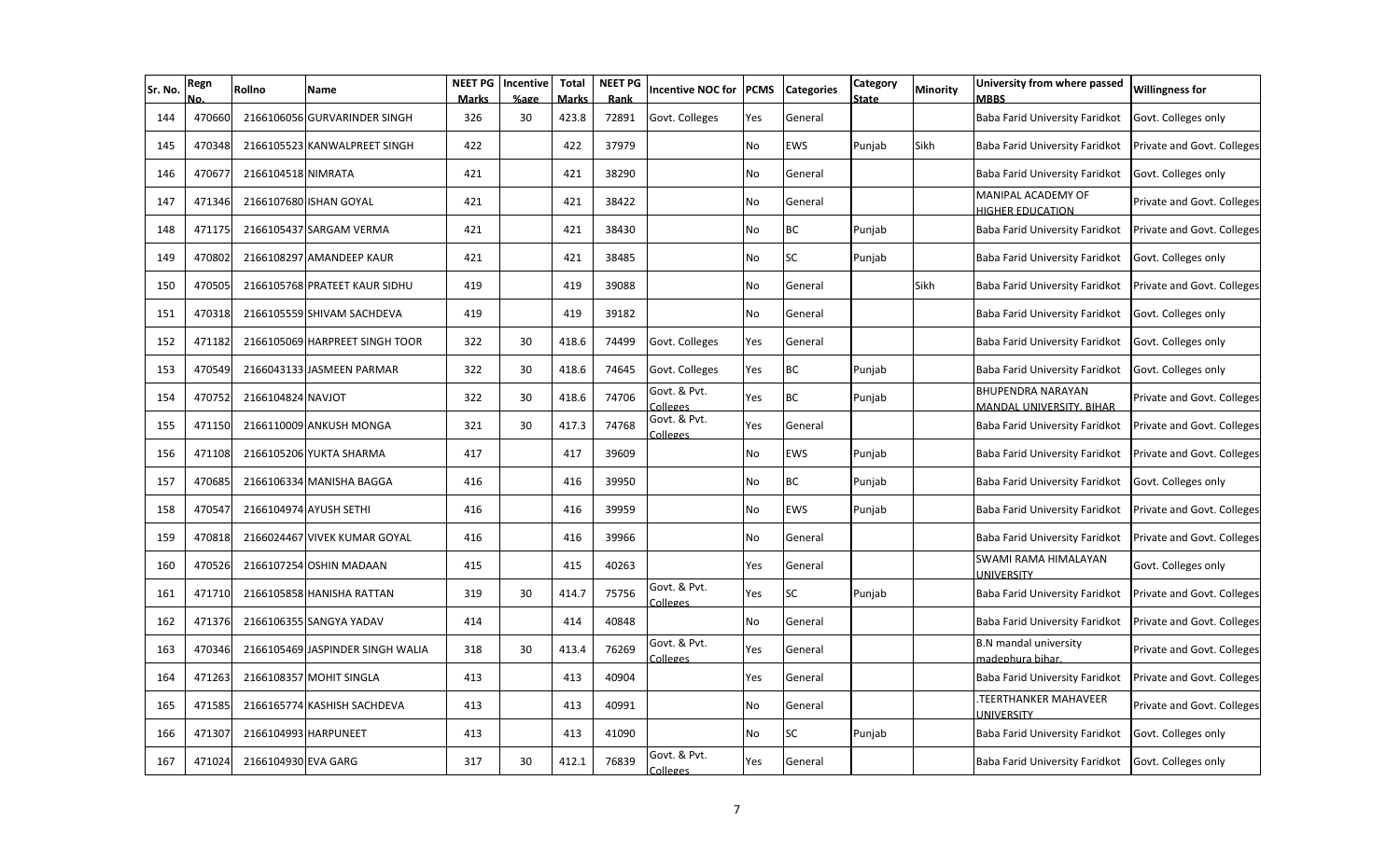| Sr. No. | Regn   | Rollno            | Name                             | <b>NEET PG</b><br><b>Marks</b> | Incentive<br>%age | <b>Total</b><br><b>Marks</b> | <b>NEET PG</b><br>Rank | <b>Incentive NOC for</b>        | <b>PCMS</b> | <b>Categories</b>       | Category<br><b>State</b> | Minority | University from where passed<br><b>MBBS</b>          | <b>Willingness for</b>     |
|---------|--------|-------------------|----------------------------------|--------------------------------|-------------------|------------------------------|------------------------|---------------------------------|-------------|-------------------------|--------------------------|----------|------------------------------------------------------|----------------------------|
| 168     | 471137 |                   | 2166105535 SUBHAM KUMAR SINGLA   | 412                            |                   | 412                          | 41185                  |                                 | Yes         | General                 |                          |          | Adesh University Bathinda                            | Private and Govt. Colleges |
| 169     | 471659 |                   | 2166105253 KIRANDEEP KAUR        | 410                            |                   | 410                          | 41811                  |                                 | Yes         | General                 |                          |          | Adesh University Bathinda                            | Private and Govt. Colleges |
| 170     | 471157 |                   | 2166105387 SHIVANGI GANDHI       | 410                            |                   | 410                          | 41836                  |                                 | No          | General                 |                          |          | Baba Farid University Faridkot                       | Private and Govt. Colleges |
| 171     | 470737 |                   | 2166104584 KASHISH SINGHAL       | 409                            |                   | 409                          | 42328                  |                                 | No          | General                 |                          |          | Baba Farid University Faridkot                       | Private and Govt. Colleges |
| 172     | 471195 |                   | 2166105566 HEENA SHARMA          | 314                            | 30                | 408.2                        | 78279                  | Govt. & Pvt.<br><b>Colleges</b> | Yes         | General                 |                          |          | Baba Farid University Faridkot                       | Private and Govt. Colleges |
| 173     | 470243 |                   | 2166104872 BHUPESH GOYAL         | 408                            |                   | 408                          | 42498                  |                                 | No          | General                 |                          |          | Baba Farid University Faridkot                       | Private and Govt. Colleges |
| 174     | 471284 |                   | 2166157622 NIDA NAEEM            | 407                            |                   | 407                          | 42831                  |                                 | No          | General                 |                          |          | Baba Farid University Faridkot                       | Private and Govt. Colleges |
| 175     | 470166 |                   | 2166107844 BANEET CHADHA         | 407                            |                   | 407                          | 42895                  |                                 | No          | General                 |                          | Sikh     | Baba Farid University Faridkot                       | Private and Govt. Colleges |
| 176     | 470891 |                   | 2166105545 NAVPREET KAUR         | 407                            |                   | 407                          | 42934                  |                                 | No          | General                 |                          |          | Baba Farid University Faridkot                       | Govt. Colleges only        |
| 177     | 470165 |                   | 2166104269 CHANDEEPAK SINGH      | 406                            |                   | 406                          | 43105                  |                                 | No          | General                 |                          |          | Maharishi Markandeshwar<br>(Deemed to be) University | Private and Govt. Colleges |
| 178     | 470898 |                   | 2166104783 PRABHKIRAN KAUR       | 403                            |                   | 403                          | 44172                  |                                 | Yes         | General                 |                          |          | Baba Farid University Faridkot                       | Private and Govt. Colleges |
| 179     | 470856 |                   | 2166105025 JASKIRAT SINGH MAKKAR | 403                            |                   | 403                          | 44231                  |                                 | No          | General                 |                          | Sikh     | Baba Farid University Faridkot                       | Private and Govt. Colleges |
| 180     | 471088 |                   | 2166106637 GAGAN DEEP SINGH      | 403                            |                   | 403                          | 44240                  |                                 | No          | General                 |                          |          | Baba Farid University Faridkot                       | Private and Govt. Colleges |
| 181     | 470163 |                   | 2166107170 PARGAT SINGH          | 402                            |                   | 402                          | 44574                  |                                 | Yes         | <b>SC</b>               | Punjab                   |          | Baba Farid University Faridkot                       | Private and Govt. Colleges |
| 182     | 470538 |                   | 2166105954 NAVPREET HEERA        | 402                            |                   | 402                          | 44684                  |                                 | Yes         | <b>SC</b>               | Punjab                   |          | Baba Farid University Faridkot                       | Private and Govt. Colleges |
| 183     | 471731 |                   | 2166060887 VIGNESH JAYADEVAN     | 402                            |                   | 402                          | 44701                  |                                 | No          | General                 |                          |          | <b>KUHS</b>                                          | Govt. Colleges only        |
| 184     | 470975 |                   | 2166108195 PUNEET KAUR           | 401                            |                   | 401                          | 44733                  |                                 | Yes         | <b>BC</b>               | Punjab                   |          | Baba Farid University Faridkot                       | Private and Govt. Colleges |
| 185     | 470978 | 2166107044 AYUSHI |                                  | 401                            |                   | 401                          | 44795                  |                                 | Yes         | EWS                     | Punjab                   |          | Baba Farid University Faridkot                       | Govt. Colleges only        |
| 186     | 471099 |                   | 2166107928 GAGANDEEP KAUR        | 401                            |                   | 401                          | 44951                  |                                 | Yes         | <b>SC</b>               | Punjab                   |          | Baba Farid University Faridkot                       | Govt. Colleges only        |
| 187     | 471502 |                   | 2166046164 TANVEER DABRIA        | 399                            |                   | 399                          | 45516                  |                                 | No          | <b>SC</b>               | Punjab                   |          | Baba Farid University Faridkot                       | Govt. Colleges only        |
| 188     | 470556 |                   | 2166108192 TEJINDER SINGH        | 398                            |                   | 398                          | 45830                  |                                 | No          | <b>SC</b>               | Punjab                   |          | Baba Farid University Faridkot                       | Govt. Colleges only        |
| 189     | 470320 |                   | 2166106491 HARMANDEEP KAUR       | 398                            |                   | 398                          | 45997                  |                                 | No          | <b>SC</b>               | Punjab                   |          | Baba Farid University Faridkot                       | Private and Govt. Colleges |
| 190     | 470605 |                   | 2166045748 SIMRANJIT KAUR        | 305                            | 30                | 396.5                        | 82030                  | Govt. Colleges                  | Yes         | BC, General,<br>General | Punjab                   |          | Baba Farid University Faridkot                       | Govt. Colleges only        |
| 191     | 470977 |                   | 2166105052 IPSA SINGLA           | 396                            |                   | 396                          | 46489                  |                                 | No          | General                 |                          |          | Adesh University Bathinda                            | Govt. Colleges only        |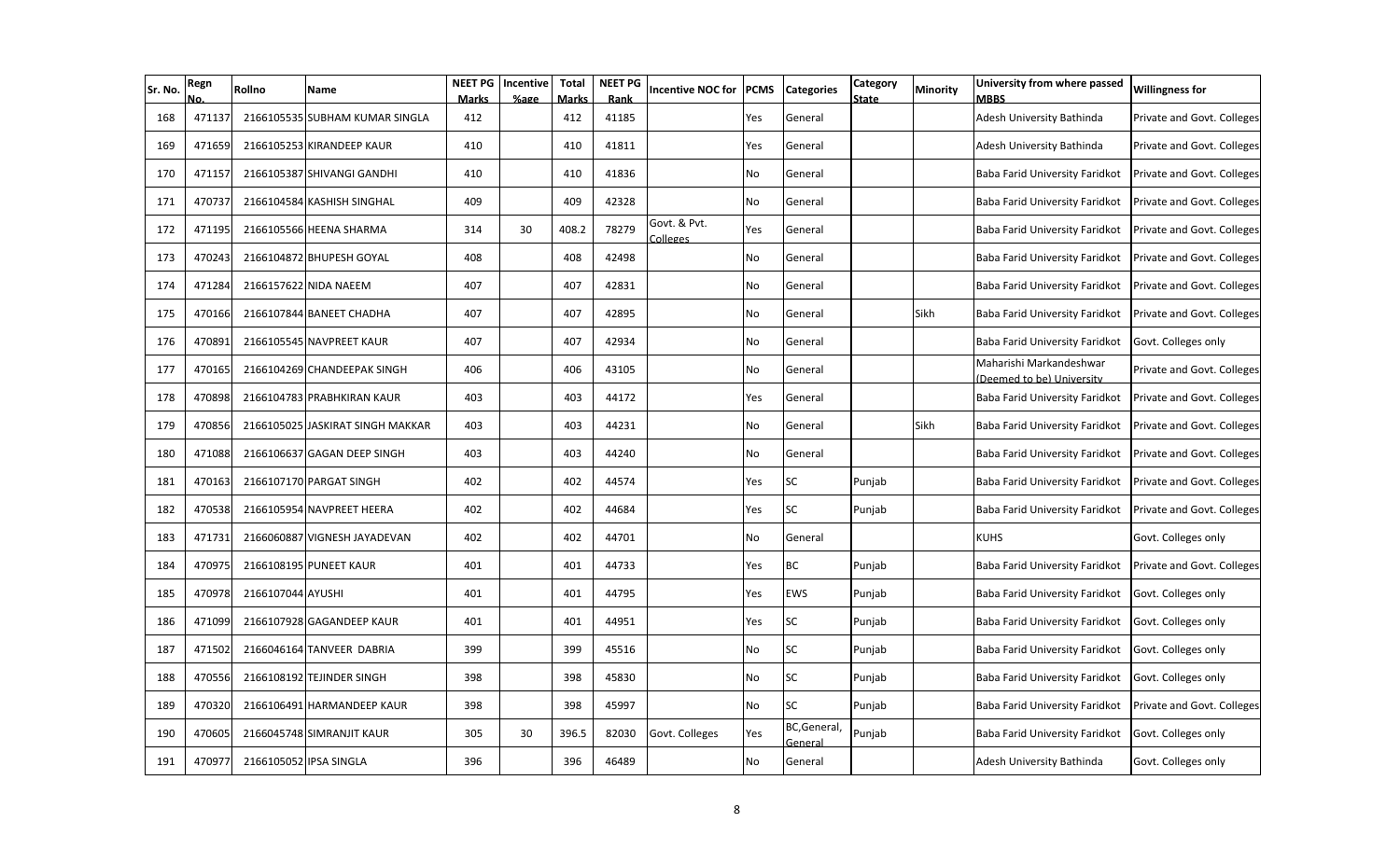| Sr. No. | Regn   | Rollno                 | Name                              | NEET PG<br><b>Marks</b> | Incentive<br>%age | Total<br>Marks | <b>NEET PG</b><br>Rank | <b>Incentive NOC for</b> | <b>PCMS</b> | <b>Categories</b>        | Category<br>State | <b>Minority</b> | University from where passed<br><b>MBBS</b> | <b>Willingness for</b>     |
|---------|--------|------------------------|-----------------------------------|-------------------------|-------------------|----------------|------------------------|--------------------------|-------------|--------------------------|-------------------|-----------------|---------------------------------------------|----------------------------|
| 192     | 471073 |                        | 2166105928 PUSHTINDER SINGH       | 396                     |                   | 396            | 46539                  |                          | Yes         | ВC                       | Punjab            |                 | Baba Farid University Faridkot              | Govt. Colleges only        |
| 193     | 470480 | 2166024439 AARZOO      |                                   | 394                     |                   | 394            | 47142                  |                          | No          | General                  |                   |                 | Baba Farid University Faridkot              | Private and Govt. Colleges |
| 194     | 471054 |                        | 2166167239 KEVIN GEORGE VARUGHESE | 393                     |                   | 393            | 47676                  |                          | No          | General                  |                   | Christian       | NITTE UNIVERSITY                            | Private and Govt. Colleges |
| 195     | 471092 |                        | 2166105143 APANPREET KAUR         | 393                     |                   | 393            | 47688                  |                          | No          | EWS                      | Punjab            |                 | Baba Farid University Faridkot              | Govt. Colleges only        |
| 196     | 470101 |                        | 2166167761 STEPHEN TOM JUDE       | 393                     |                   | 393            | 47706                  |                          | No          | General                  |                   | Christian       | Baba Farid University Faridkot              | Private and Govt. Colleges |
| 197     | 470406 |                        | 2166107496 MANMEET SINGH          | 392                     |                   | 392            | 48037                  |                          | <b>No</b>   | <b>SC</b>                | Puniab            |                 | Baba Farid University Faridkot              | Private and Govt. Colleges |
| 198     | 471035 | 2166105981 PRIYANKA    |                                   | 301                     | 30                | 391.3          | 83714                  | Govt. & Pvt. College Yes |             | SC                       | Punjab            |                 | Baba Farid University Faridkot              | Private and Govt. Colleges |
| 199     | 470562 |                        | 2166104324 GUNEET KAUR            | 390                     |                   | 390            | 48535                  |                          | <b>No</b>   | General                  |                   | Sikh            | Baba Farid University Faridkot              | Private and Govt. Colleges |
| 200     | 470892 |                        | 2166043744 KSHITIJA ATTRY         | 390                     |                   | 390            | 48689                  |                          | <b>No</b>   | General                  |                   |                 | Adesh University Bathinda                   | Private and Govt. Colleges |
| 201     | 470904 | 2166105224 LIZA GUPTA  |                                   | 390                     |                   | 390            | 48723                  |                          | <b>No</b>   | General                  |                   |                 | Adesh University Bathinda                   | Private and Govt. Colleges |
| 202     | 470981 |                        | 2166104466 RAMANDEEP SINGH        | 390                     |                   | 390            | 48757                  |                          | No          | SC                       | Punjab            |                 | Baba Farid University Faridkot              | Private and Govt. Colleges |
| 203     | 470194 |                        | 2166106181 ISHA BHARDWAJ          | 388                     |                   | 388            | 49392                  |                          | No          | General                  |                   |                 | Baba Farid University Faridkot              | Private and Govt. Colleges |
| 204     | 471049 |                        | 2166106051 SURBHI SANGRA          | 298                     | 30                | 387.4          | 84789                  | Govt. & Pvt.<br>Colleges | Yes         | SC                       | Punjab            |                 | Baba Farid University Faridkot              | Private and Govt. Colleges |
| 205     | 471781 |                        | 2166106411 SHEFALI KHANNA         | 298                     | 30                | 387.4          | 84833                  | Govt. Colleges           | Yes         | General                  |                   |                 | Baba Farid University Faridkot              | Govt. Colleges only        |
| 206     | 471726 | 2166031945             | SAMUEL SARAANSH<br>SAMSON         | 387                     |                   | 387            | 49609                  |                          | No          | General                  |                   | Christian       | Baba Farid University Faridkot              | Private and Govt. Colleges |
| 207     | 471725 |                        | 2166106700 MANSIMRAT SINGH        | 387                     |                   | 387            | 49653                  |                          | Yes         | EWS                      | Punjab            |                 | Baba Farid University Faridkot              | Govt. Colleges only        |
| 208     | 470503 |                        | 2166104323 NIKHIL BHAGAT          | 387                     |                   | 387            | 49778                  |                          | No          | SC, General, G<br>eneral | Punjab            |                 | Baba Farid University Faridkot              | Govt. Colleges only        |
| 209     | 470170 |                        | 2166107273 SIMRATA SINGH          | 387                     |                   | 387            | 49779                  |                          | No          | General                  |                   |                 | Baba Farid University Faridkot              | Private and Govt. Colleges |
| 210     | 471241 |                        | 2166106167 KAREENA ARORA          | 385                     |                   | 385            | 50427                  |                          | No          | General                  |                   |                 | Baba Farid University Faridkot              | Private and Govt. Colleges |
| 211     | 470768 |                        | 2166104776 RIPANDEEP SINGH        | 385                     |                   | 385            | 50509                  |                          | Yes         | SC                       | Punjab            |                 | Baba Farid University Faridkot              | Govt. Colleges only        |
| 212     | 470405 | 2166042041 PRAGYA      |                                   | 385                     |                   | 385            | 50596                  |                          | No          | General                  |                   |                 | Baba Farid University Faridkot              | Govt. Colleges only        |
| 213     | 470130 |                        | 2166107212 MADHURPREET KAUR       | 385                     |                   | 385            | 50600                  |                          | No          | SC                       | Punjab            |                 | Baba Farid University Faridkot              | Govt. Colleges only        |
| 214     | 471720 | 2166157637 YASHI DIXIT |                                   | 384                     |                   | 384            | 50736                  |                          | No          | General                  |                   |                 | Manipal Academy of Higher<br>Education      | Govt. Colleges only        |
| 215     | 471364 | 2166105517 PALLAVI     |                                   | 384                     |                   | 384            | 50841                  |                          | No          | SC                       | Punjab            |                 | Baba Farid University Faridkot              | Govt. Colleges only        |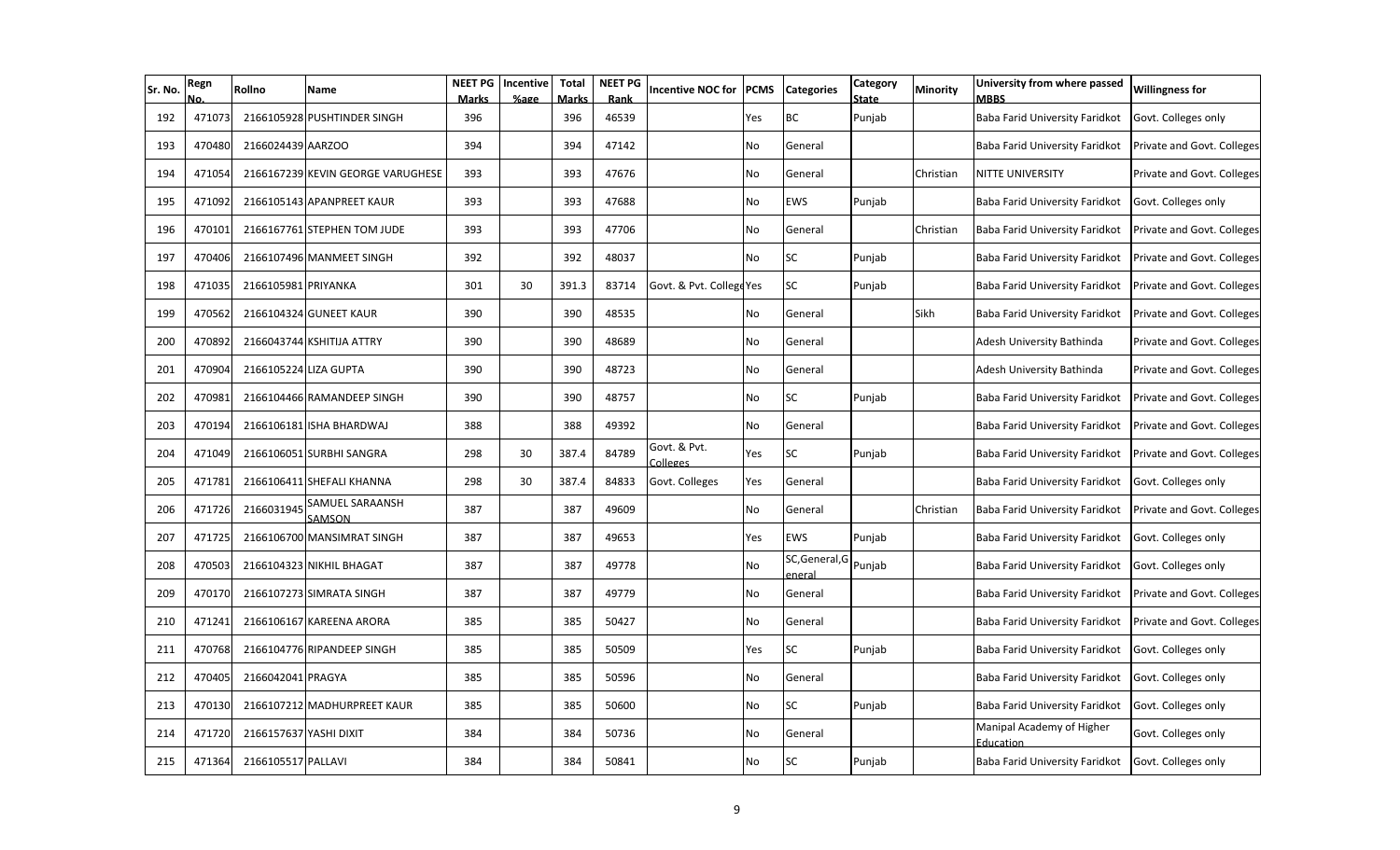| Sr. No. | Regn   | Rollno              | Name                          | <b>NEET PG</b><br>Marks | Incentive<br>%age | <b>Total</b><br><b>Marks</b> | <b>NEET PG</b><br>Rank | <b>Incentive NOC for</b> | PCMS | <b>Categories</b> | Category<br>State | Minority | University from where passed<br><b>MBBS</b>           | <b>Willingness for</b>     |
|---------|--------|---------------------|-------------------------------|-------------------------|-------------------|------------------------------|------------------------|--------------------------|------|-------------------|-------------------|----------|-------------------------------------------------------|----------------------------|
| 216     | 471270 |                     | 2166105841 IVNEET KAUR        | 383                     |                   | 383                          | 51126                  |                          | Yes  | General           |                   | Sikh     | Baba Farid University Faridkot                        | Private and Govt. Colleges |
| 217     | 470725 | 2166104633 ANKITA   |                               | 383                     |                   | 383                          | 51191                  |                          | No   | <b>SC</b>         | Punjab            |          | Baba Farid University Faridkot                        | Private and Govt. Colleges |
| 218     | 470565 |                     | 2166107333 RAMANDEEP BHARDWAJ | 382                     |                   | 382                          | 51337                  |                          | No   | General           |                   |          | Baba Farid University Faridkot                        | Private and Govt. Colleges |
| 219     | 471059 |                     | 2166105714 MANRAJ SINGH       | 382                     |                   | 382                          | 51414                  |                          | Yes  | <b>SC</b>         | Punjab            |          | Baba Farid University Faridkot                        | Govt. Colleges only        |
| 220     | 470032 |                     | 2166104654 ARUSHI GUPTA       | 381                     |                   | 381                          | 51641                  |                          | No   | General           |                   |          | Baba Farid University Faridkot                        | Private and Govt. Colleges |
| 221     | 470250 |                     | 2166104966 DOLLY SINGLA       | 381                     |                   | 381                          | 51831                  |                          | Yes  | <b>EWS</b>        | Punjab            |          | Adesh University Bathinda                             | Private and Govt. Colleges |
| 222     | 470942 |                     | 2166106582 HARAMRIT SINGH     | 380                     |                   | 380                          | 52110                  |                          | No   | EWS               | Punjab            | Sikh     | Baba Farid University Faridkot                        | Private and Govt. Colleges |
| 223     | 471224 |                     | 2166042439 SACHIN GOEL        | 379                     |                   | 379                          | 52591                  |                          | No   | General           |                   |          | Adesh University Bathinda                             | Private and Govt. Colleges |
| 224     | 470082 |                     | 2166106669 PAWANJOT KAUR      | 379                     |                   | 379                          | 52624                  |                          | No   | <b>BC</b>         | Punjab            |          | Chaudhary Charan Singh<br>University, Meerut, Uttar   | Private and Govt. Colleges |
| 225     | 470689 |                     | 2166106333 RISHAVJIT SINGH    | 378                     |                   | 378                          | 52784                  |                          | No   | <b>SC</b>         | Punjab            |          | Baba Farid University Faridkot                        | Govt. Colleges only        |
| 226     | 470642 |                     | 2166108381 MANPREET KAUR      | 377                     |                   | 377                          | 53086                  |                          | No   | <b>SC</b>         | Punjab            |          | Baba Farid University Faridkot                        | Private and Govt. Colleges |
| 227     | 470482 |                     | 2166169101 AMANDEEP KAUR      | 377                     |                   | 377                          | 53154                  |                          | No   | <b>SC</b>         | Punjab            |          | Baba Farid University Faridkot                        | Private and Govt. Colleges |
| 228     | 471426 |                     | 2166104567 ABHINAV UPPAL      | 377                     |                   | 377                          | 53218                  |                          | No   | General           |                   |          | Adesh University Bathinda                             | Govt. Colleges only        |
| 229     | 470195 |                     | 2166107155 PREET KANWAL       | 376                     |                   | 376                          | 53653                  |                          | No   | General           |                   | Sikh     | Baba Farid University Faridkot                        | Private and Govt. Colleges |
| 230     | 470363 |                     | 2166108173 HARJOT SINGH       | 375                     |                   | 375                          | 53778                  |                          | No   | <b>SC</b>         | Punjab            |          | Baba Farid University Faridkot                        | Govt. Colleges only        |
| 231     | 471482 | 2166105972 SHRESHTH |                               | 374                     |                   | 374                          | 54222                  |                          | No   | General           |                   |          | Baba Farid University Faridkot                        | Private and Govt. Colleges |
| 232     | 471441 |                     | 2166106029 PANKAJ VERMA       | 373                     |                   | 373                          | 54617                  |                          | No   | EWS               | Punjab            |          | Adesh University Bathinda                             | Govt. Colleges only        |
| 233     | 470699 |                     | 2166105610 RHYTHAM NAGRATH    | 373                     |                   | 373                          | 54761                  |                          | No   | General           |                   |          | Baba Farid University Faridkot                        | Private and Govt. Colleges |
| 234     | 470333 |                     | 2166106475 AVNEET SINGH KEHAL | 373                     |                   | 373                          | 54812                  |                          | No   | General           |                   |          | Baba Farid University Faridkot                        | Private and Govt. Colleges |
| 235     | 470652 |                     | 2166024382 VAIBHAV CHADHA     | 373                     |                   | 373                          | 54849                  |                          | No   | General           |                   |          | Baba Farid University Faridkot                        | Private and Govt. Colleges |
| 236     | 470196 | 2166106138 ANU MAHI |                               | 373                     |                   | 373                          | 54860                  |                          | No   | <b>SC</b>         | Punjab            |          | Baba Farid University Faridkot                        | Govt. Colleges only        |
| 237     | 470121 |                     | 2166151435 POOJA SINGH        | 372                     |                   | 372                          | 55034                  |                          | No   | General           |                   |          | THE TAMILNADU Dr. M.G.R.<br>MEDICAL UNIVERSITY CHENNA | Private and Govt. Colleges |
| 238     | 470862 |                     | 2166104489 SIMRAT KAUR SARAI  | 372                     |                   | 372                          | 55168                  |                          | No   | General           |                   |          | <b>Baba Farid University Faridkot</b>                 | Private and Govt. Colleges |
| 239     | 470767 |                     | 2166104586 DILPREET SINGH     | 371                     |                   | 371                          | 55246                  |                          | No   | <b>BC</b>         | Punjab            | Sikh     | Baba Farid University Faridkot                        | Private and Govt. Colleges |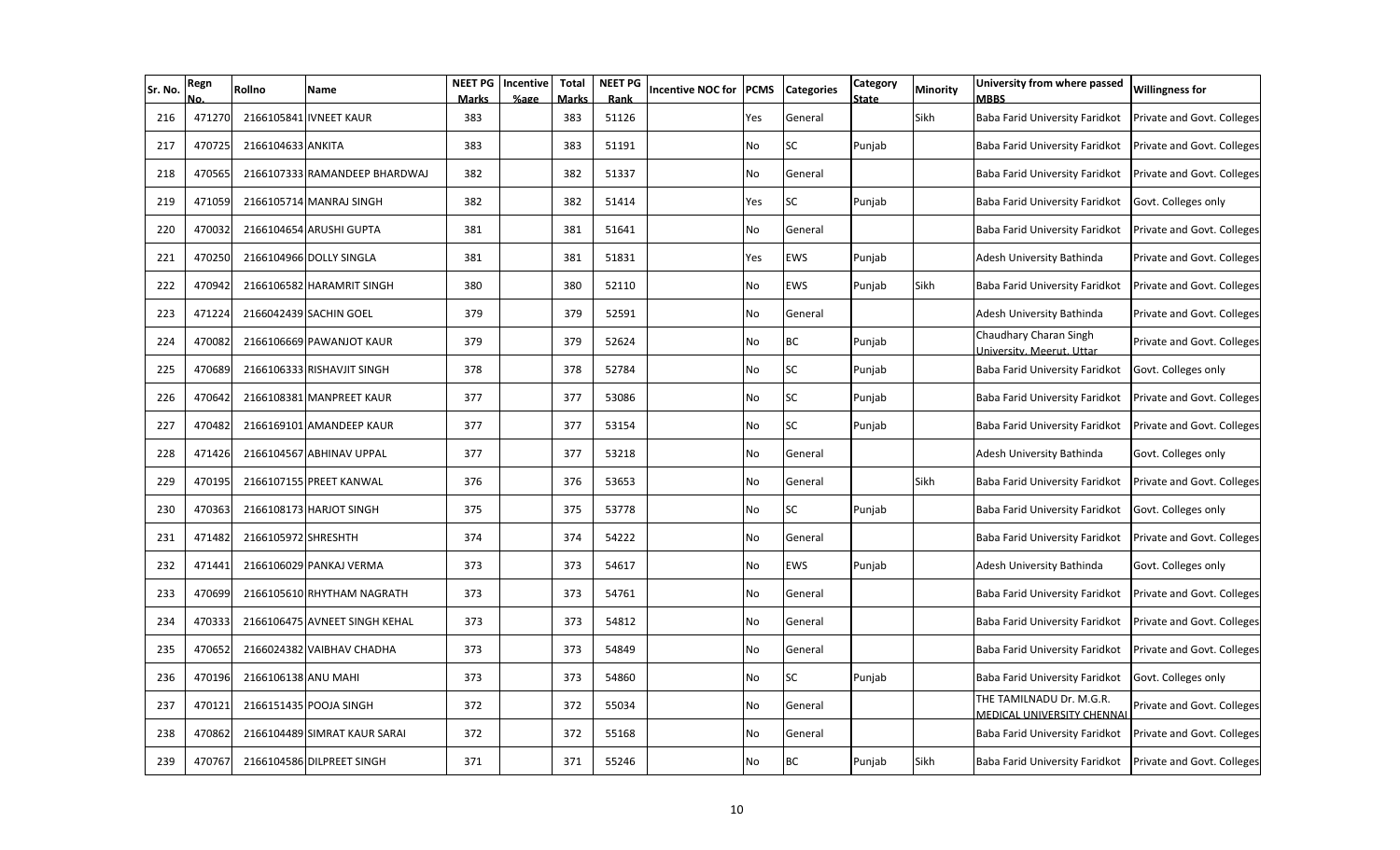| Sr. No. | Regn   | Rollno               | Name                              | <b>NEET PG</b><br><b>Marks</b> | Incentive<br>%age | <b>Total</b><br><b>Marks</b> | <b>NEET PG</b><br>Rank | <b>Incentive NOC for</b> | <b>PCMS</b> | <b>Categories</b> | Category<br>State | Minority  | University from where passed<br><b>MBBS</b>             | <b>Willingness for</b>     |
|---------|--------|----------------------|-----------------------------------|--------------------------------|-------------------|------------------------------|------------------------|--------------------------|-------------|-------------------|-------------------|-----------|---------------------------------------------------------|----------------------------|
| 240     | 471667 |                      | 2166104541 ROHAN KASHYAP          | 371                            |                   | 371                          | 55257                  |                          | No          | <b>BC</b>         | Punjab            |           | Baba Farid University Faridkot                          | Private and Govt. Colleges |
| 241     | 470864 |                      | 2166108359 NAVYA BANSAL           | 371                            |                   | 371                          | 55277                  |                          | No          | General           |                   |           | Adesh University Bathinda                               | Private and Govt. Colleges |
| 242     | 470412 |                      | 2166105682 MANJYOTI LAKHA         | 370                            |                   | 370                          | 55765                  |                          | No          | <b>SC</b>         | Punjab            |           | Baba Farid University Faridkot                          | Private and Govt. Colleges |
| 243     | 470314 |                      | 2166024702 PRERNA AGGARWAL        | 369                            |                   | 369                          | 56268                  |                          | No          | General           |                   |           | Baba Farid University Faridkot                          | Govt. Colleges only        |
| 244     | 470021 |                      | 2166104696 VIKRAM KAPOOR          | 368                            |                   | 368                          | 56669                  |                          | No          | General           |                   |           | Baba Farid University Faridkot                          | Private and Govt. Colleges |
| 245     | 471773 |                      | 2166165813 TARDEEP SINGH LAMBA    | 283                            | 30                | 367.9                        | 91607                  | Govt. Colleges           | Yes         | General           |                   |           | Kathmandu university                                    | Govt. Colleges only        |
| 246     | 471391 |                      | 2166105413 SHIVANI SINGLA         | 367                            |                   | 367                          | 56836                  |                          | No          | General           |                   |           | Baba Farid University Faridkot                          | Private and Govt. Colleges |
| 247     | 471637 |                      | 2166070065 SHONE CHACKO           | 366                            |                   | 366                          | 57083                  |                          | No          | General           |                   | Christian | KERALA UNIVERSITY OF<br><b>HEALTH SCIENCES</b>          | Private and Govt. Colleges |
| 248     | 470147 |                      | 2166107809 MANJEET KAMAL          | 281                            | 30                | 365.3                        | 92345                  | Govt. Colleges           | Yes         | <b>SC</b>         | Punjab            |           | Baba Farid University Faridkot                          | Govt. Colleges only        |
| 249     | 470897 |                      | 2166105274 HARLAB SINGH           | 281                            | 30                | 365.3                        | 92527                  | Govt. Colleges           | Yes         | <b>SC</b>         | Punjab            |           | The West Bengal University Of<br><b>Health Sciences</b> | Govt. Colleges only        |
| 250     | 470887 |                      | 2166024403 HARSIMRANPREET         | 365                            |                   | 365                          | 57385                  |                          | No          | <b>SC</b>         | Punjab            |           | Baba Farid University Faridkot                          | Govt. Colleges only        |
| 251     | 470278 |                      | 2166107194 KAMALJIT KAUR          | 365                            |                   | 365                          | 57570                  |                          | No          | <b>SC</b>         | Punjab            |           | Baba Farid University Faridkot                          | Private and Govt. Colleges |
| 252     | 470586 |                      | 2166106132 SHUBHAM SEHGAL         | 365                            |                   | 365                          | 57623                  |                          | No          | <b>SC</b>         | Punjab            |           | Baba Farid University Faridkot                          | Private and Govt. Colleges |
| 253     | 470650 |                      | 2166106548 ISHA ARORA             | 364                            |                   | 364                          | 57999                  |                          | No          | General           |                   |           | Baba Farid University Faridkot                          | Private and Govt. Colleges |
| 254     | 471627 |                      | 2166042191 YOGESH PACHISIA        | 364                            |                   | 364                          | 58176                  |                          | No          | <b>SC</b>         | Haryana           |           | Baba Farid University Faridkot                          | Govt. Colleges only        |
| 255     | 470425 | 2166104615           | VIPAN CHANDERPAL<br><b>BHATIA</b> | 280                            | 30                | 364                          | 93200                  | Govt. Colleges           | Yes         | <b>SC</b>         | Punjab            |           | Baba Farid University Faridkot                          | Govt. Colleges only        |
| 256     | 470807 | 2166107919 DIVYA     |                                   | 362                            |                   | 362                          | 58857                  |                          | No          | <b>SC</b>         | Punjab            |           | Baba Farid University Faridkot                          | Govt. Colleges only        |
| 257     | 470535 |                      | 2166105324 YASHI GAUTAM           | 361                            |                   | 361                          | 59103                  |                          | Yes         | <b>EWS</b>        | Punjab            |           | Baba Farid University Faridkot                          | Private and Govt. Colleges |
| 258     | 471707 | 2166128542 S.JENISHA |                                   | 359                            |                   | 359                          | 60097                  |                          | No          | <b>BC</b>         | Tamil Nadu        | Christian | THE TAMILNADU DR.MGR<br><b>MEDICAL UNIVERSITY</b>       | Private and Govt. Colleges |
| 259     | 471051 |                      | 2166107518 AKASH LOONA            | 275                            | 30                | 357.5                        | 95335                  | Govt. Colleges           | Yes         | <b>SC</b>         | Punjab            |           | Baba Farid University Faridkot                          | Govt. Colleges only        |
| 260     | 470548 |                      | 2166046270 SUKHREET KAUR          | 356                            |                   | 356                          | 60875                  |                          | No          | <b>BC</b>         | ,Punjab,          |           | <b>Baba Farid University Faridkot</b>                   | Private and Govt. Colleges |
| 261     | 471253 | 2166047827 LOVISH    |                                   | 356                            |                   | 356                          | 60945                  |                          | No          | <b>EWS</b>        | Punjab            |           | Jammu university                                        | Private and Govt. Colleges |
| 262     | 470672 |                      | 2166106107 AMANDEEP SINGH         | 356                            |                   | 356                          | 61052                  |                          | Yes         | <b>SC</b>         | Punjab            |           | Baba Farid University Faridkot                          | Private and Govt. Colleges |
| 263     | 471170 | 2166078947 KM JYOTI  |                                   | 355                            |                   | 355                          | 61283                  |                          | No          | <b>SC</b>         | Uttar Pradesh     |           | Baba Farid University Faridkot                          | Govt. Colleges only        |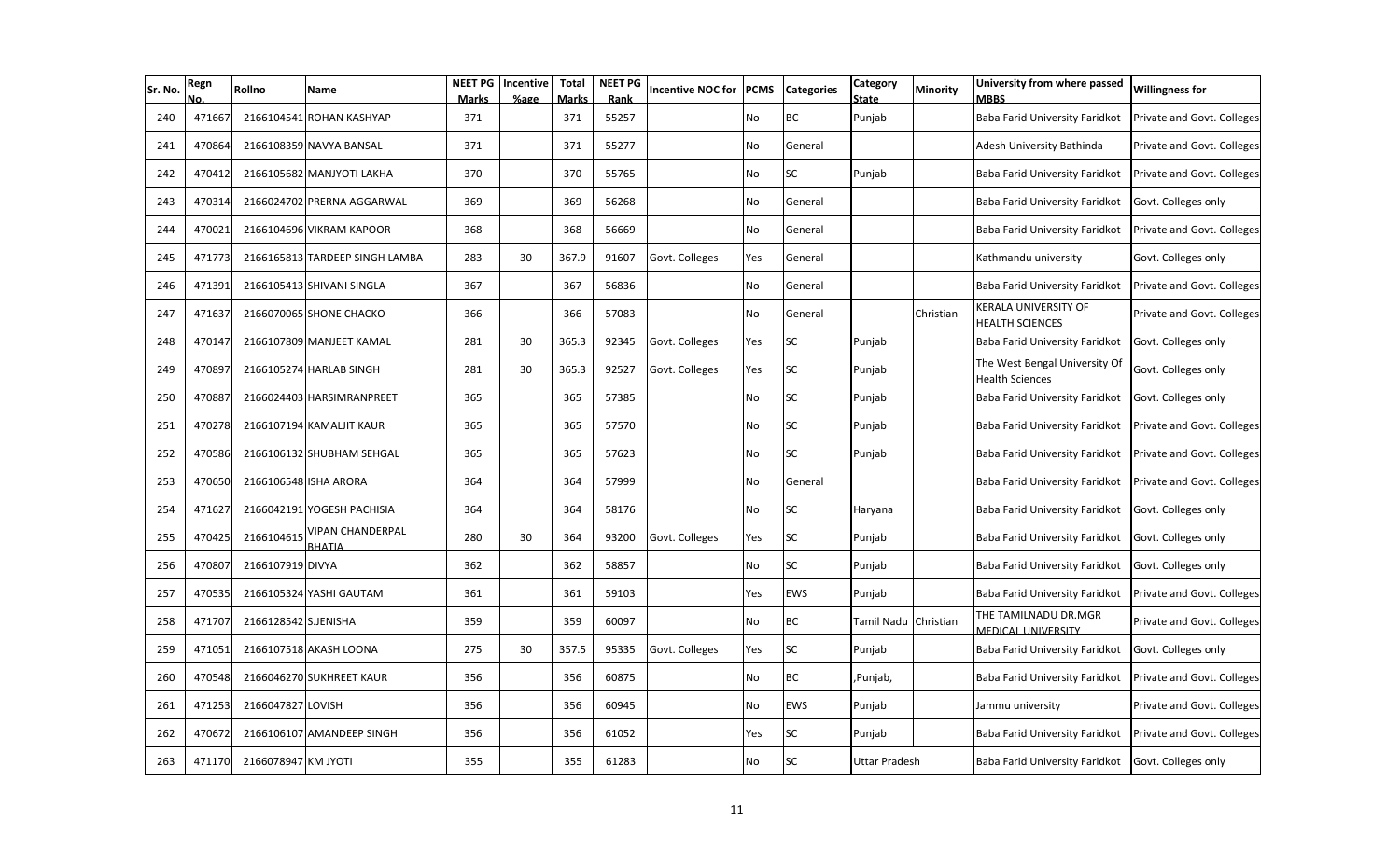| Sr. No. | Regn   | Rollno                | Name                               | NEET PG<br>Marks | Incentive<br>%age | Total<br>Marks | <b>NEET PG</b><br>Rank | <b>Incentive NOC for</b> | <b>PCMS</b> | <b>Categories</b> | Category<br><b>State</b> | <b>Minority</b> | University from where passed<br><b>MBBS</b>           | <b>Willingness for</b>     |
|---------|--------|-----------------------|------------------------------------|------------------|-------------------|----------------|------------------------|--------------------------|-------------|-------------------|--------------------------|-----------------|-------------------------------------------------------|----------------------------|
| 264     | 471056 |                       | 2166105942 ANUREET KAUR            | 355              |                   | 355            | 61517                  |                          | Yes         | General           |                          |                 | Adesh University Bathinda                             | Govt. Colleges only        |
| 265     | 470890 |                       | 2166104707 HEENA KASHYAP           | 355              |                   | 355            | 61568                  |                          | Yes         | SC                | Punjab                   |                 | Baba Farid University Faridkot                        | Govt. Colleges only        |
| 266     | 470999 |                       | 2166105072 JASANPREET SINGH        | 272              | 30                | 353.6          | 96390                  | Govt. Colleges           | No          | <b>SC</b>         | Punjab                   |                 | Baba Farid University Faridkot                        | Govt. Colleges only        |
| 267     | 471509 | 216610715             | HARSIMRAN SINGH<br>SANDHU          | 353              |                   | 353            | 62022                  |                          | No          | General           |                          |                 | Baba Farid University Faridkot                        | Private and Govt. Colleges |
| 268     | 471728 | 216609830             | TONTANGA MOMOSON<br>MARING         | 352              |                   | 352            | 62499                  |                          | No          | General           |                          | Christian       | Ranchi University                                     | Private and Govt. Colleges |
| 269     | 470780 |                       | 2166106409 SURABHI DUGGAL          | 349              |                   | 349            | 63547                  |                          | No          | EWS               | Punjab                   | Christian       | Baba Farid University Faridkot                        | Private and Govt. Colleges |
| 270     | 471317 |                       | 2166105701 ANURINDER RAJU          | 290              | 20                | 348            | 88364                  | Govt. Colleges           | Yes         | <b>SC</b>         | Punjab                   |                 | TRIBHUVAN UNIVERSITY                                  | Govt. Colleges only        |
| 271     | 471837 |                       | 2166104574 TARANUM BHAGAT          | 347              |                   | 347            | 64508                  |                          | No          | <b>SC</b>         | Punjab                   |                 | WEST BENGAL UNIVERSITY OF<br>IEALTH SCIENCES. KOLKATA | Govt. Colleges only        |
| 272     | 471635 | 2166017272            | <b>JANE SELVAN</b><br>SATHIAVADIVU | 345              |                   | 345            | 65456                  |                          | No          | BC                | Tamil Nadu Christian     |                 | The Tamil Nadu Dr.MGR<br>Medical University, Chennai  | Private and Govt. Colleges |
| 273     | 471611 |                       | 2166105735 SINDHUJA SINGH          | 344              |                   | 344            | 65801                  |                          | No          | <b>SC</b>         | Punjab                   |                 | Baba Farid University Faridkot                        | Private and Govt. Colleges |
| 274     | 470434 |                       | 2166107023 NIRALAM KAUR            | 343              |                   | 343            | 65835                  |                          | Yes         | <b>SC</b>         | Punjab                   |                 | Baba Farid University Faridkot                        | Govt. Colleges only        |
| 275     | 471643 |                       | 2166107119 AARZOO AHUJA            | 343              |                   | 343            | 66025                  |                          | No          | General           |                          |                 | Baba Farid University Faridkot                        | Private and Govt. Colleges |
| 276     | 471309 | 2166104878 HARKAMAL   |                                    | 343              |                   | 343            | 66082                  |                          | Yes         | SC                | Punjab                   |                 | Baba Farid University Faridkot                        | Private and Govt. Colleges |
| 277     | 471052 |                       | 2166106516 SUKHDIP SINGH BASRA     | 341              |                   | 341            | 66554                  |                          | Yes         | <b>SC</b>         | Punjab                   |                 | Baba Farid University Faridkot                        | Govt. Colleges only        |
| 278     | 471006 | 2166105391 KASHISH    |                                    | 341              |                   | 341            | 66692                  |                          | No          | General           |                          |                 | Adesh University Bathinda                             | Govt. Colleges only        |
| 279     | 470244 |                       | 2166105851 SAKSHI DHIR             | 340              |                   | 340            | 67345                  |                          | No          | General           |                          |                 | Baba Farid University Faridkot                        | Private and Govt. Colleges |
| 280     | 471741 |                       | 2166104927 HARSIMRAT PAL           | 261              | 30                | 339.3          | 101496                 | Govt. Colleges           | Yes         | General           |                          |                 | Baba Farid University Faridkot                        | Govt. Colleges only        |
| 281     | 471425 | 2166044712 AJAY SINGH |                                    | 339              |                   | 339            | 67706                  |                          | No          | General           |                          |                 | Baba Farid University Faridkot                        | Private and Govt. Colleges |
| 282     | 471672 | 2166107788 MONICA     |                                    | 339              |                   | 339            | 67756                  |                          | No          | General           |                          |                 | Adesh University Bathinda                             | Private and Govt. Colleges |
| 283     | 471251 |                       | 2166105202 SWATI SINGLA            | 339              |                   | 339            | 67791                  |                          | No          | General           |                          |                 | Baba Farid University Faridkot                        | Private and Govt. Colleges |
| 284     | 471708 |                       | 2166106647 TANVIR SINGH SODHI      | 338              |                   | 338            | 68012                  |                          | No          | General           |                          |                 | Baba Farid University Faridkot                        | Private and Govt. Colleges |
| 285     | 471795 | 2166104771 SAVITA DAS |                                    | 260              | 30                | 338            | 102062                 | Govt. Colleges           | Yes         | SC                | Punjab                   |                 | Baba Farid University Faridkot                        | Govt. Colleges only        |
| 286     | 471734 |                       | 2166104899 YADVINDER SINGH SIDHU   | 260              | 30                | 338            | 102063                 | Govt. Colleges           | Yes         | General           |                          |                 | Baba Farid University Faridkot                        | Govt. Colleges only        |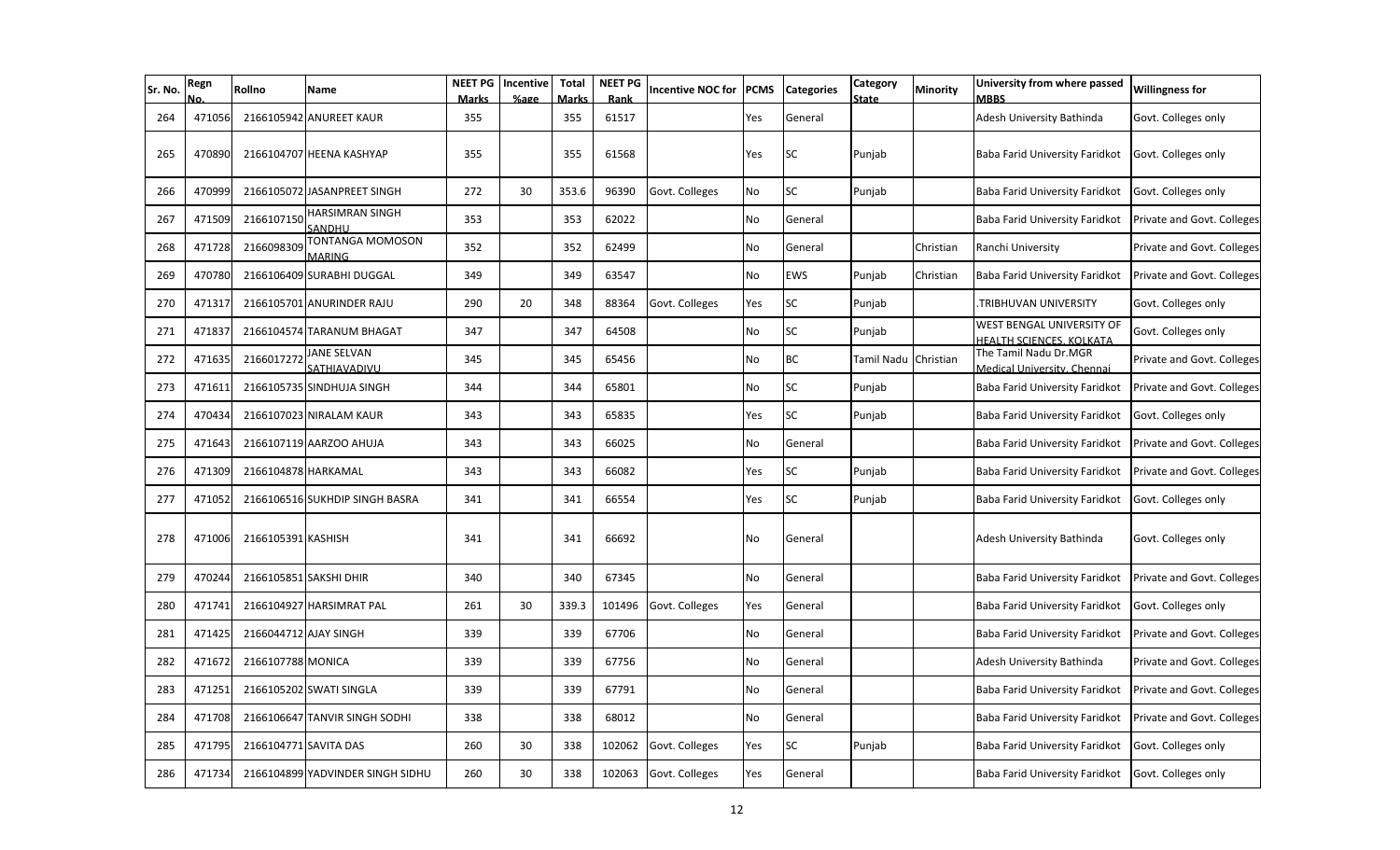| Sr. No. | Regn   | Rollno                | <b>Name</b>                     | <b>NEET PG</b><br><b>Marks</b> | Incentive<br>%age | Total<br>Marks | <b>NEET PG</b><br>Rank | <b>Incentive NOC for</b> | <b>PCMS</b> | <b>Categories</b> | Category<br><b>State</b> | Minority  | University from where passed<br><b>MBBS</b>                | <b>Willingness for</b>     |
|---------|--------|-----------------------|---------------------------------|--------------------------------|-------------------|----------------|------------------------|--------------------------|-------------|-------------------|--------------------------|-----------|------------------------------------------------------------|----------------------------|
| 287     | 471516 |                       | 2166042268 DEEPTI BHATIA        | 337                            |                   | 337            | 68546                  |                          | No          | General           |                          |           | choudhary charan singh<br><i><b>university</b></i>         | Private and Govt. Colleges |
| 288     | 470358 |                       | 2166104450 GURPREET SINGH       | 335                            |                   | 335            | 69280                  |                          | Yes         | ВC                | Punjab                   |           | Baba Farid University Faridkot                             | Private and Govt. Colleges |
| 289     | 470734 | 2166104787 ABHISHEK   |                                 | 335                            |                   | 335            | 69331                  |                          | No          | SC                | Punjab                   |           | Baba Farid University Faridkot                             | Private and Govt. Colleges |
| 290     | 470325 | 2166105926 RANJANA    |                                 | 333                            |                   | 333            | 70220                  |                          | Yes         | <b>SC</b>         | Punjab                   |           | Baba Farid University Faridkot                             | Govt. Colleges only        |
| 291     | 471714 |                       | 2166105638 DEEPSHEIKHA          | 332                            |                   | 332            | 70555                  |                          | No          | General           |                          |           | Maharishi Markandeshwar<br>Jniversity, Mullana             | Private and Govt. Colleges |
| 292     | 471466 |                       | 2166024511 PRABHJOT KAUR        | 332                            |                   | 332            | 70556                  |                          | No          | <b>SC</b>         | Punjab                   |           | Baba Farid University Faridkot                             | Govt. Colleges only        |
| 293     | 470673 |                       | 2166024617 PEARL SHARMA VALMIKI | 331                            |                   | 331            | 70716                  |                          | No          | <b>SC</b>         | Punjab                   |           | Baba Farid University Faridkot                             | Govt. Colleges only        |
| 294     | 471499 |                       | 2166024342 AMITOJ KAUR          | 330                            |                   | 330            | 71482                  |                          | No          | <b>SC</b>         | Punjab                   |           | Baba Farid University Faridkot                             | Govt. Colleges only        |
| 295     | 470459 |                       | 2166134874 FEDRY SINGH          | 330                            |                   | 330            | 71524                  |                          | No          | <b>BC</b>         | Tamil Nadu Christian     |           | Kerala University of Health<br>Sciences (KUHS)             | Private and Govt. Colleges |
| 296     | 470865 |                       | 2166106799 KAMALJOT SINGH       | 330                            |                   | 330            | 71529                  |                          | No          | <b>BC</b>         | Punjab                   |           | UNIVERSITY OF MAURITIUS                                    | Private and Govt. Colleges |
| 297     | 471100 |                       | 2166161139 SHANU SINGH          | 329                            |                   | 329            | 71651                  |                          | <b>No</b>   | <b>SC</b>         | Uttar<br>Pradesh         |           | Baba Farid University Faridkot                             | Govt. Colleges only        |
| 298     | 471755 |                       | 2166106297 HARPREET KAUR        | 251                            | 30                | 326.3          | 106136                 | Govt. Colleges           | Yes         | General           |                          |           | Baba Farid University Faridkot                             | Private and Govt. Colleges |
| 299     | 471730 |                       | 2166107852 NAVNEET KAUR         | 325                            |                   | 325            | 73504                  |                          | No          | General           |                          |           | <b>Odessa National Medical</b><br>Jniversity, Ukraine      | Govt. Colleges only        |
| 300     | 471503 |                       | 2166026345 RAJAT SOLOMON        | 324                            |                   | 324            | 73703                  |                          | No          | General           |                          | Christian | Devi ahilya vishwa vidhalaya<br>DAVV)indore                | Private and Govt. Colleges |
| 301     | 470104 | 2166107394 JASMEEN    |                                 | 324                            |                   | 324            | 73764                  |                          | No          | General           |                          |           | Baba Farid University Faridkot                             | Govt. Colleges only        |
| 302     | 471809 |                       | 2166042453 SHALINI PRABHAKER    | 324                            |                   | 324            | 73955                  |                          | No          | General           |                          |           | Baba Farid University Faridkot                             | Govt. Colleges only        |
| 303     | 471772 | 2166162841 GEETANJALI |                                 | 249                            | 30                | 323.7          | 107266                 | Govt. Colleges           | Yes         | General           |                          |           | Baba Farid University Faridkot                             | Govt. Colleges only        |
| 304     | 471653 |                       | 2166105827 AMRITA THIND         | 323                            |                   | 323            | 74089                  |                          | No          | General           |                          |           | Baba Farid University Faridkot                             | Govt. Colleges only        |
| 305     | 471623 |                       | 2166002832 SARAH MADHULIKA JALA | 323                            |                   | 323            | 74095                  |                          | No          | General           |                          | Christian | THE TAMILNADU MGR<br><b>JNIVERSITY</b>                     | Private and Govt. Colleges |
| 306     | 471242 |                       | 2166106574 PRIYA BANOTRA        | 321                            |                   | 321            | 75028                  |                          | Yes         | SC                | Punjab                   |           | Baba Farid University Faridkot                             | Private and Govt. Colleges |
| 307     | 471729 |                       | 2166158559 AMRIT PRAKASH SINGH  | 320                            |                   | 320            | 75155                  |                          | No          | General           |                          |           | CSJM UNIVERSITY KANPURU                                    | Govt. Colleges only        |
| 308     | 471289 |                       | 2166108093 SHIVANI SHARMA       | 320                            |                   | 320            | 75375                  |                          | No          | General           |                          |           | Baba Farid University Faridkot                             | Govt. Colleges only        |
| 309     | 470110 |                       | 2166150971 VARUN GUPTA          | 320                            |                   | 320            | 75443                  |                          | No          | General           |                          |           | RAJIV GANDHI UNIVERSITY OF<br><b>HEALTH SCIENCE(RGUHS)</b> | Govt. Colleges only        |
| 310     | 471616 | 2166071986 HARDIL TP  |                                 | 320                            |                   | 320            | 75520                  |                          | No          | BC                | Tamil Nadu Christian     |           | PEOPLES UNIVERSITY                                         | Private and Govt. Colleges |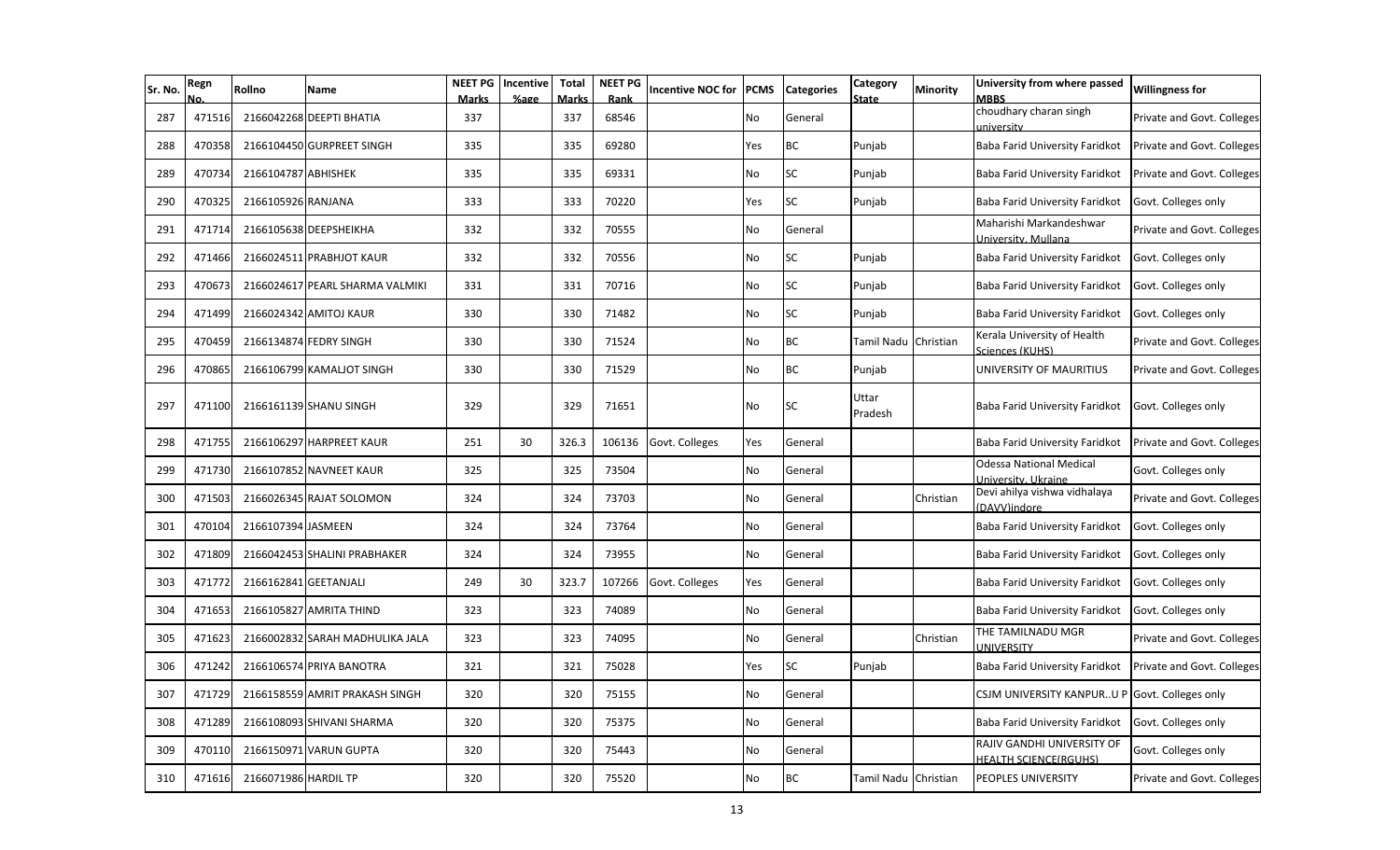| Sr. No. | Regn   | Rollno              | Name                                  | <b>NEET PG</b><br><b>Marks</b> | Incentive<br>%age | <b>Total</b><br><b>Marks</b> | <b>NEET PG</b><br>Rank | <b>Incentive NOC for</b> | <b>PCMS</b> | <b>Categories</b> | Category<br><b>State</b> | Minority  | University from where passed<br><b>MBBS</b> | <b>Willingness for</b>     |
|---------|--------|---------------------|---------------------------------------|--------------------------------|-------------------|------------------------------|------------------------|--------------------------|-------------|-------------------|--------------------------|-----------|---------------------------------------------|----------------------------|
| 311     | 470024 |                     | 2166106036 KRISHMA BANSAL             | 320                            |                   | 320                          | 75541                  |                          | No          | General           |                          |           | Baba Farid University Faridkot              | Private and Govt. Colleges |
| 312     | 470500 | 2166133157          | NISHANTH IMMANUEL<br><b>JESUDASAN</b> | 318                            |                   | 318                          | 76279                  |                          | No          | General           |                          | Christian | PONDICHERRY UNIVERSITY                      | Private and Govt. Colleges |
| 313     | 470470 | 2166107009 RABIA    |                                       | 318                            |                   | 318                          | 76394                  |                          | No          | <b>BC</b>         | Punjab                   | Christian | Baba Farid University Faridkot              | Private and Govt. Colleges |
| 314     | 470189 |                     | 2166107650 RUPANDEEP KAUR             | 317                            |                   | 317                          | 76590                  |                          | Yes         | <b>SC</b>         | Punjab                   |           | Baba Farid University Faridkot              | Govt. Colleges only        |
| 315     | 470731 |                     | 2166105608 SHIVANI KAMBOJ             | 316                            |                   | 316                          | 77178                  |                          | No          | <b>BC</b>         | Punjab                   |           | Baba Farid University Faridkot              | Private and Govt. Colleges |
| 316     | 471151 | 2166107988 KRITIKA  |                                       | 316                            |                   | 316                          | 77223                  |                          | No          | <b>SC</b>         | Punjab                   |           | Baba Farid University Faridkot              | Govt. Colleges only        |
| 317     | 470180 |                     | 2166163320 TERIFA ANDRADE             | 316                            |                   | 316                          | 77243                  |                          | No          | General           |                          |           | Baba Farid University Faridkot              | Private and Govt. Colleges |
| 318     | 471705 |                     | 2166153165 SUMEET SINGH WERERH        | 315                            |                   | 315                          | 77399                  |                          | No          | General           |                          |           | beihua university                           | Private and Govt. Colleges |
| 319     | 471791 |                     | 2166104705 MANPREET KAUR              | 242                            | 30                | 314.6                        | 110226                 | Govt. Colleges           | Yes         | <b>BC</b>         | Punjab                   |           | Baba Farid University Faridkot              | Govt. Colleges only        |
| 320     | 470212 |                     | 2166031272 HARPREET SINGH             | 314                            |                   | 314                          | 78042                  |                          | No          | <b>EWS</b>        | Punjab                   |           | Crimea federal University<br>Russia         | Private and Govt. Colleges |
| 321     | 470085 |                     | 2166168441 SHALOM MASSEY              | 314                            |                   | 314                          | 78286                  |                          | No          | General           |                          | Christian | Baba Farid University Faridkot              | Private and Govt. Colleges |
| 322     | 471784 |                     | 2166109752 AASHISH BANSAL             | 312                            |                   | 312                          | 78958                  |                          | No          | General           |                          |           | Baba Farid University Faridkot              | Private and Govt. Colleges |
| 323     | 471647 |                     | 2166021640 JANNET MARY JOHN           | 311                            |                   | 311                          | 79419                  |                          | No          | General           |                          | Christian | Baba Farid University Faridkot              | Private and Govt. Colleges |
| 324     | 471396 |                     | 2166045514 AMANDEEP KAUR              | 310                            |                   | 310                          | 79768                  |                          | No          | <b>BC</b>         | Punjab                   |           | Adesh University Bathinda                   | Govt. Colleges only        |
| 325     | 470919 |                     | 2166105137 SHWETAAMBRI                | 310                            |                   | 310                          | 79818                  |                          | No          | General           |                          |           | DR.BHIMRAO AMBEDKAR<br>UNIVERSITY AGRA      | Private and Govt. Colleges |
| 326     | 470022 |                     | 2166063708 PRINCE BABU                | 310                            |                   | 310                          | 79901                  |                          | No          | General           |                          | Christian | <b>KERALA UNIVERSITY</b>                    | Private and Govt. Colleges |
| 327     | 471401 |                     | 2166106216 AMANPREET KAUR             | 310                            |                   | 310                          | 79997                  |                          | No          | <b>SC</b>         | Punjab                   |           | Baba Farid University Faridkot              | Private and Govt. Colleges |
| 328     | 471027 |                     | 2166042403 MANMEET KAUR               | 309                            |                   | 309                          | 80194                  |                          | No          | <b>BC</b>         | Punjab                   |           | Baba Farid University Faridkot              | Govt. Colleges only        |
| 329     | 471796 |                     | 2166071634 JOEL ABRAHAM THOMAS        | 307                            |                   | 307                          | 81192                  |                          | No          | General           |                          | Christian | <b>KANNUR UNIVERSITY</b>                    | Private and Govt. Colleges |
| 330     | 471792 |                     | 2166107889 JASMINE KAUR               | 306                            |                   | 306                          | 81416                  |                          | No          | General           |                          | Sikh      | Baba Farid University Faridkot              | Private and Govt. Colleges |
| 331     | 470825 | 2166105296 SONAKSHI |                                       | 305                            |                   | 305                          | 82151                  |                          | No          | General           |                          |           | Adesh University Bathinda                   | Private and Govt. Colleges |
| 332     | 471685 |                     | 2166092245 RAVINDER SINGH GILL        | 301                            |                   | 301                          | 83425                  |                          | No          | <b>SC</b>         | Punjab                   |           | Dr B R Ambedkar University                  | Govt. Colleges only        |
| 333     | 471783 |                     | 2166107744 GURJEET SINGH              | 300                            |                   | 300                          | 84172                  |                          | No          | <b>SC</b>         | Punjab                   |           | Baba Farid University Faridkot              | Govt. Colleges only        |
| 334     | 470812 |                     | 2166106515 MUKUL GURU                 | 300                            |                   | 300                          | 84382                  |                          | No          | <b>SC</b>         | Punjab                   |           | Baba Farid University Faridkot              | Govt. Colleges only        |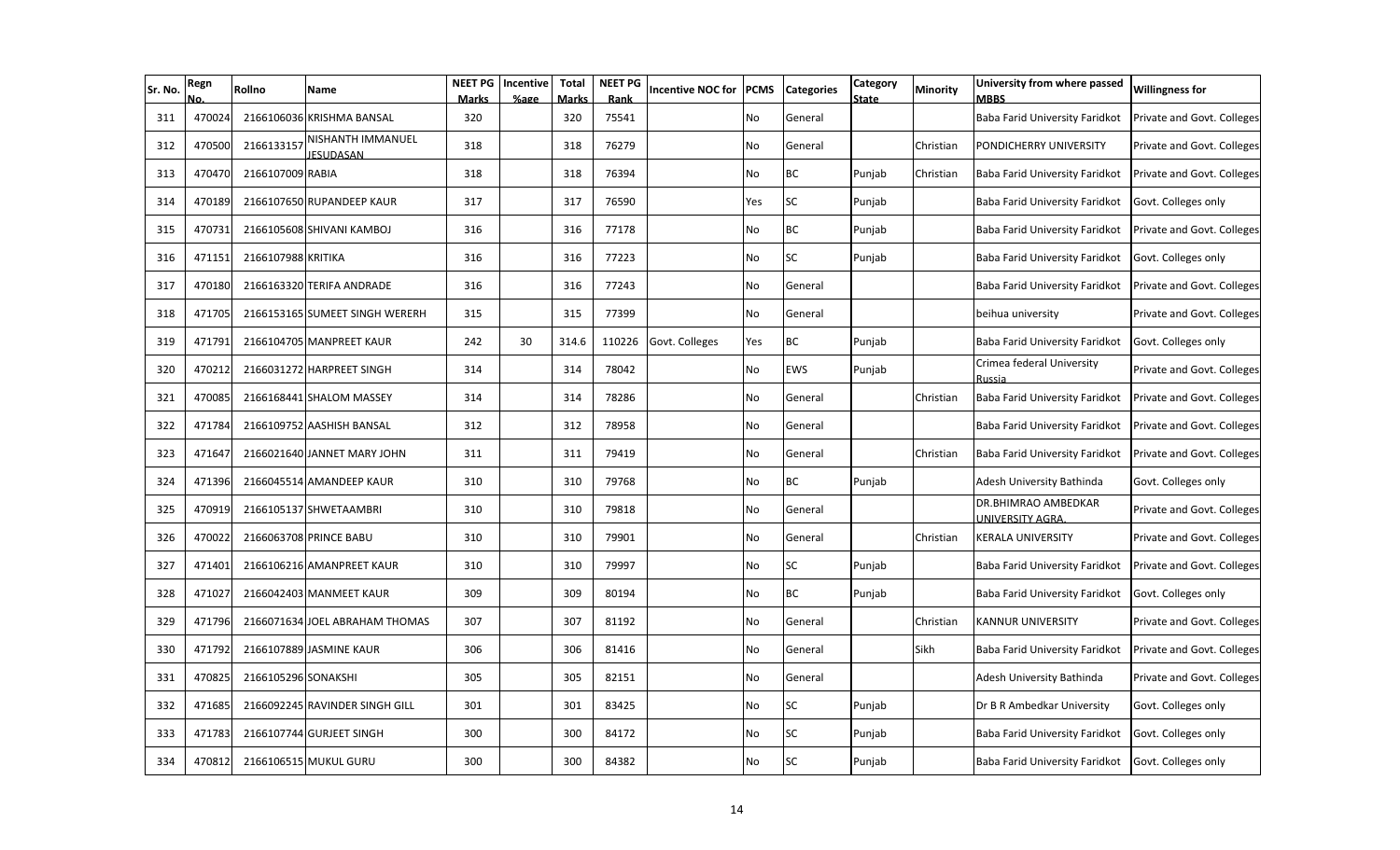| Sr. No. | Regn   | Rollno                | Name                               | <b>Marks</b> | <b>NEET PG</b>   Incentive<br>%age | <b>Total</b><br><b>Marks</b> | <b>NEET PG</b><br>Rank | <b>Incentive NOC for</b> | <b>PCMS</b> | <b>Categories</b> | Category<br><b>State</b> | Minority  | University from where passed<br><b>MBBS</b>          | <b>Willingness for</b>     |
|---------|--------|-----------------------|------------------------------------|--------------|------------------------------------|------------------------------|------------------------|--------------------------|-------------|-------------------|--------------------------|-----------|------------------------------------------------------|----------------------------|
| 335     | 471820 |                       | 2166024337 AANCHAL KATARIA         | 298          |                                    | 298                          | 84991                  |                          | No          | General           |                          |           | Panjab University                                    | Private and Govt. Colleges |
| 336     | 471770 | 2166072843 EGLA. K. I |                                    | 298          |                                    | 298                          | 85010                  |                          | No          | General           |                          | Christian | Yenepoya deemed to be<br>university                  | Private and Govt. Colleges |
| 337     | 471785 |                       | 2166105924 PRABHSIMRAN KAUR        | 298          |                                    | 298                          | 85059                  |                          | No          | General           |                          |           | Baba Farid University Faridkot                       | Govt. Colleges only        |
| 338     | 471762 |                       | 2166107775 PRIYA SAHNI             | 297          |                                    | 297                          | 85170                  |                          | No          | General           |                          |           | Baba Farid University Faridkot                       | Private and Govt. Colleges |
| 339     | 471776 |                       | 2166107823 HARDAL SHER SINGH AUJLA | 297          |                                    | 297                          | 85409                  |                          | No          | General           |                          |           | MAHARISHI MARKANDESHWAR<br>(DEEMED TO BE UNIVERSITY) | Private and Govt. Colleges |
| 340     | 471839 |                       | 2166108006 ESHITA GARG             | 296          |                                    | 296                          | 85866                  |                          | Yes         | General           |                          |           | H.N.B. Garhwal university                            | Private and Govt. Colleges |
| 341     | 471819 |                       | 2166104497 SHIVAM SHARMA           | 293          |                                    | 293                          | 87152                  |                          | No          | General           |                          |           | Adesh University Bathinda                            | Private and Govt. Colleges |
| 342     | 471740 | 2166108087 EETASHU    |                                    | 293          |                                    | 293                          | 87249                  |                          | No          | General           |                          |           | Adesh University Bathinda                            | Private and Govt. Colleges |
| 343     | 471804 |                       | 2166060217 HARGUN SINGH SIRA       | 291          |                                    | 291                          | 87960                  |                          | No          | General           |                          |           | MANIPAL ACADMEY OF<br>HIGHER EDUCATION23.            | Private and Govt. Colleges |
| 344     | 471465 |                       | 2166127934 W. ARUN VETHA KUMAR     | 290          |                                    | 290                          | 88640                  |                          | No          | <b>BC</b>         | Tamil Nadu Christian     |           | Sri Ramachandra University                           | Private and Govt. Colleges |
| 345     | 470971 |                       | 2166104413 ANUPAM SINGH            | 288          |                                    | 288                          | 89232                  |                          | No          | <b>SC</b>         | Punjab                   | Christian | Baba Farid University Faridkot                       | Private and Govt. Colleges |
| 346     | 470649 |                       | 2166105802 HARLEEN KAUR            | 286          |                                    | 286                          | 89965                  |                          | No          | <b>SC</b>         | Punjab                   |           | Baba Farid University Faridkot                       | Private and Govt. Colleges |
| 347     | 471739 |                       | 2166062655 GEORGE JOSEPH           | 285          |                                    | 285                          | 90597                  |                          | No.         | General           |                          | Christian | SRI BALAJI VIDYAPEETH<br>UNIVERSITY, PONDICHERRY     | Private and Govt. Colleges |
| 348     | 471737 |                       | 2166084992 ROSE VARGHESE           | 284          |                                    | 284                          | 91121                  |                          | No          | General           |                          | Christian | Baba Farid University Faridkot                       | Private and Govt. Colleges |
| 349     | 470719 |                       | 2166105911 HARPREET KAUR           | 282          |                                    | 282                          | 92035                  |                          | No          | <b>SC</b>         | Punjab                   |           | Baba Farid University Faridkot                       | Govt. Colleges only        |
| 350     | 471610 |                       | 2166106623 HARBALJOT KAUR          | 281          |                                    | 281                          | 92551                  |                          | No          | <b>SC</b>         | Punjab                   |           | Baba Farid University Faridkot                       | Private and Govt. Colleges |
| 351     | 471765 |                       | 2166108212 KHUSHBAKHT KAUR         | 279          |                                    | 279                          | 93486                  |                          | No          | General           |                          |           | Baba Farid University Faridkot                       | Govt. Colleges only        |
| 352     | 471760 |                       | 2166107147 SIMRAT KAUR             | 278          |                                    | 278                          | 93795                  |                          | No          | General           |                          | Sikh      | Baba Farid University Faridkot                       | Private and Govt. Colleges |
| 353     | 471222 |                       | 2166106470 SATINDERJIT KAUR        | 277          |                                    | 277                          | 94088                  |                          | Yes         | <b>BC</b>         | Punjab                   |           | Baba Farid University Faridkot                       | Govt. Colleges only        |
| 354     | 471825 | 2166104940 ARUN GARG  |                                    | 277          |                                    | 277                          | 94131                  |                          | No          | General           |                          |           | Baba Farid University Faridkot                       | Govt. Colleges only        |
| 355     | 470987 |                       | 2166106872 GUNJAN BHATIA           | 277          |                                    | 277                          | 94306                  |                          | Yes         | <b>SC</b>         | Punjab                   |           | Baba Farid University Faridkot                       | Private and Govt. Colleges |
| 356     | 471779 | 2166105762 GULFISHAN  |                                    | 276          |                                    | 276                          | 94821                  |                          | No          | General           |                          |           | Dr Bhim Rao Ambedkar<br>Universitv. Agra             | Private and Govt. Colleges |
| 357     | 471768 |                       | 2166107900 POONAM SAYAL            | 275          |                                    | 275                          | 94884                  |                          | No          | General           |                          |           | Baba Farid University Faridkot                       | Govt. Colleges only        |
| 358     | 471771 | 2166117228 RIA        |                                    | 274          |                                    | 274                          | 95576                  |                          | No          | General           |                          |           | MAHARISHI MARKANDESHWAR<br>UNIVERSITY MULLANA        | Private and Govt. Colleges |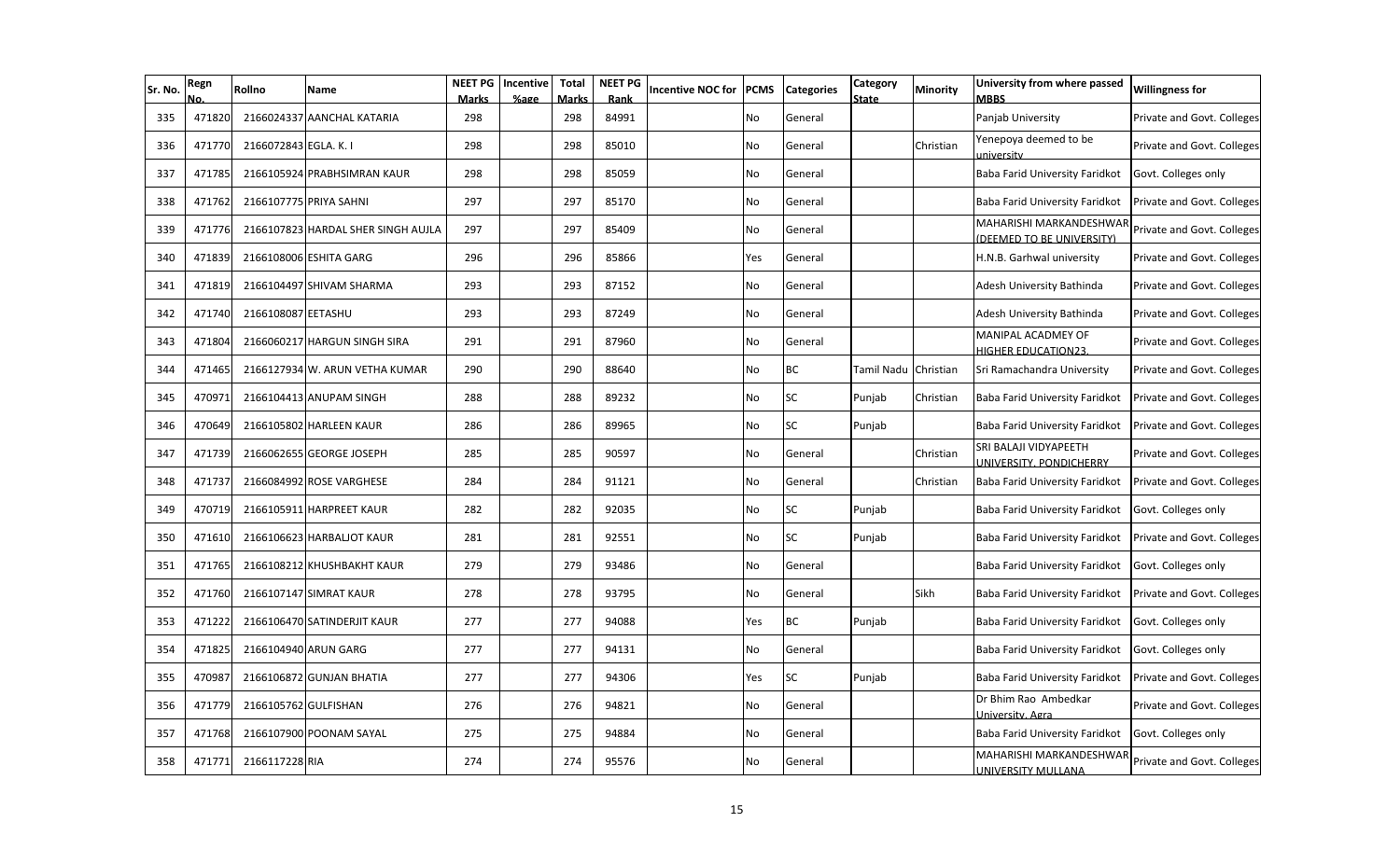| Sr. No. | Regn   | Rollno             | Name                             | NEET PG<br>Marks | Incentive<br>%age | <b>Total</b><br><b>Marks</b> | <b>NEET PG</b><br>Rank | <b>Incentive NOC for</b> | PCMS | <b>Categories</b> | Category<br>State | Minority  | University from where passed<br><b>MBBS</b>       | <b>Willingness for</b>     |
|---------|--------|--------------------|----------------------------------|------------------|-------------------|------------------------------|------------------------|--------------------------|------|-------------------|-------------------|-----------|---------------------------------------------------|----------------------------|
| 359     | 471774 |                    | 2166042025 KULJEET KAUR          | 273              |                   | 273                          | 96198                  |                          | No   | General           |                   |           | Adesh University Bathinda                         | Private and Govt. Colleges |
| 360     | 471709 |                    | 2166128472 SHIMHA. S. U.         | 272              |                   | 272                          | 96628                  |                          | No   | <b>BC</b>         | Tamil Nadu        | Christian | Rajiv gandhi university of health<br>and sciences | Private and Govt. Colleges |
| 361     | 471830 |                    | 2166106245 DISHESH SHARDA        | 272              |                   | 272                          | 96686                  |                          | No   | General           |                   |           | MJP Rohilkhand University,<br><b>BARFILLY</b>     | Private and Govt. Colleges |
| 362     | 470302 |                    | 2166105772 GURPREET SINGH        | 271              |                   | 271                          | 96806                  |                          | No   | <b>SC</b>         | Punjab            |           | Baba Farid University Faridkot                    | Govt. Colleges only        |
| 363     | 471144 |                    | 2166106573 ANJALIKA GILL         | 271              |                   | 271                          | 96922                  |                          | Yes  | <b>SC</b>         | Punjab            |           | Baba Farid University Faridkot                    | Private and Govt. Colleges |
| 364     | 470209 |                    | 2166107719 SUNNY BHATTI          | 270              |                   | 270                          | 97107                  |                          | No   | <b>SC</b>         | Punjab            |           | Baba Farid University Faridkot                    | Govt. Colleges only        |
| 365     | 471745 |                    | 2166152206 BRIAN SAMSON          | 270              |                   | 270                          | 97637                  |                          | No   | General           |                   |           | Mahatma Jyotiba Phule<br>Rohilkhand University    | Private and Govt. Colleges |
| 366     | 471821 |                    | 2166105218 DEEP DAYAL SINGH      | 268              |                   | 268                          | 98228                  |                          | No   | General           |                   |           | Baba Farid University Faridkot                    | Private and Govt. Colleges |
| 367     | 471777 |                    | 2166167274 RAJAN GOYAL           | 268              |                   | 268                          | 98498                  |                          | No   | General           |                   |           | <b>SWAMI VIVEKANAND</b><br>SUBHARTI UNIVERSITY.   | Private and Govt. Colleges |
| 368     | 470287 |                    | 2166106683 HARMANJIT SINGH       | 266              |                   | 266                          | 99208                  |                          | No   | <b>SC</b>         | Punjab            |           | Baba Farid University Faridkot                    | Private and Govt. Colleges |
| 369     | 471457 |                    | 2166128521 MANOVA SAM SHALIN V R | 266              |                   | 266                          | 99288                  |                          | No   | <b>BC</b>         | Tamil Nadu        | Christian | Peoples University, Bhopal                        | Private and Govt. Colleges |
| 370     | 471735 |                    | 2166024579 TAMANNA KALRA         | 265              |                   | 265                          | 99678                  |                          | No   | General           |                   |           | MGM INSTITUTE OF HEALTH<br><b>SCIENCES</b>        | Private and Govt. Colleges |
| 371     | 471780 |                    | 2166104476 PRABHJOT KAUR         | 264              |                   | 264                          | 100126                 |                          | Yes  | General           |                   |           | Kathmandu university                              | Private and Govt. Colleges |
| 372     | 471803 |                    | 2166106626 JAPNEET BAKHSHI       | 261              |                   | 261                          | 101544                 |                          | No   | General           |                   | Sikh      | Baba Farid University Faridkot                    | Private and Govt. Colleges |
| 373     | 471738 | 2166106074 SUNANDA |                                  | 260              |                   | 260                          | 102159                 |                          | No   | <b>SC</b>         | Punjab            |           | Baba Farid University Faridkot                    | Private and Govt. Colleges |
| 374     | 471764 | 2166105379 LIPI    |                                  | 260              |                   | 260                          | 102198                 |                          | No   | General           |                   |           | Adesh University Bathinda                         | Private and Govt. Colleges |
| 375     | 471763 | 2166106276         | MANHAS MITTU RAJINDER<br>SINGH   | 258              |                   | 258                          | 102835                 |                          | No   | General           |                   |           | D.Y. Patil Deemed University,<br>Kolhapur         | Private and Govt. Colleges |
| 376     | 471842 |                    | 2166107911 MALIKA KAUR           | 258              |                   | 258                          | 103023                 |                          | No   | <b>BC</b>         | Punjab            |           | Baba Farid University Faridkot                    | Govt. Colleges only        |
| 377     | 471754 |                    | 2166105808 NIPUNJOT GREWAL       | 258              |                   | 258                          | 103098                 |                          | No   | General           |                   |           | Baba Farid University Faridkot                    | Private and Govt. Colleges |
| 378     | 471788 |                    | 2166106493 CHANPREET SINGH       | 257              |                   | 257                          | 103210                 |                          | No   | <b>BC</b>         | Punjab            |           | Baba Farid University Faridkot                    | Govt. Colleges only        |
| 379     | 471759 |                    | 2166107515 DILJOT SINGH          | 256              |                   | 256                          | 103613                 |                          | No   | <b>SC</b>         | Punjab            |           | Adesh University Bathinda                         | Govt. Colleges only        |
| 380     | 471815 |                    | 2166024380 RUPALI BAINS          | 256              |                   | 256                          | 103628                 |                          | No   | <b>SC</b>         | Punjab            |           | Baba Farid University Faridkot                    | Govt. Colleges only        |
| 381     | 471826 |                    | 2166047283 TUFAIL AHMAD KHAN     | 253              |                   | 253                          | 105027                 |                          | No   | General           |                   |           | University of Rajshahi                            | Govt. Colleges only        |
| 382     | 471831 |                    | 2166107929 JEEVANJOT KAUR        | 252              |                   | 252                          | 105680                 |                          | Yes  | <b>SC</b>         | Punjab            |           | Baba Farid University Faridkot                    | Private and Govt. Colleges |